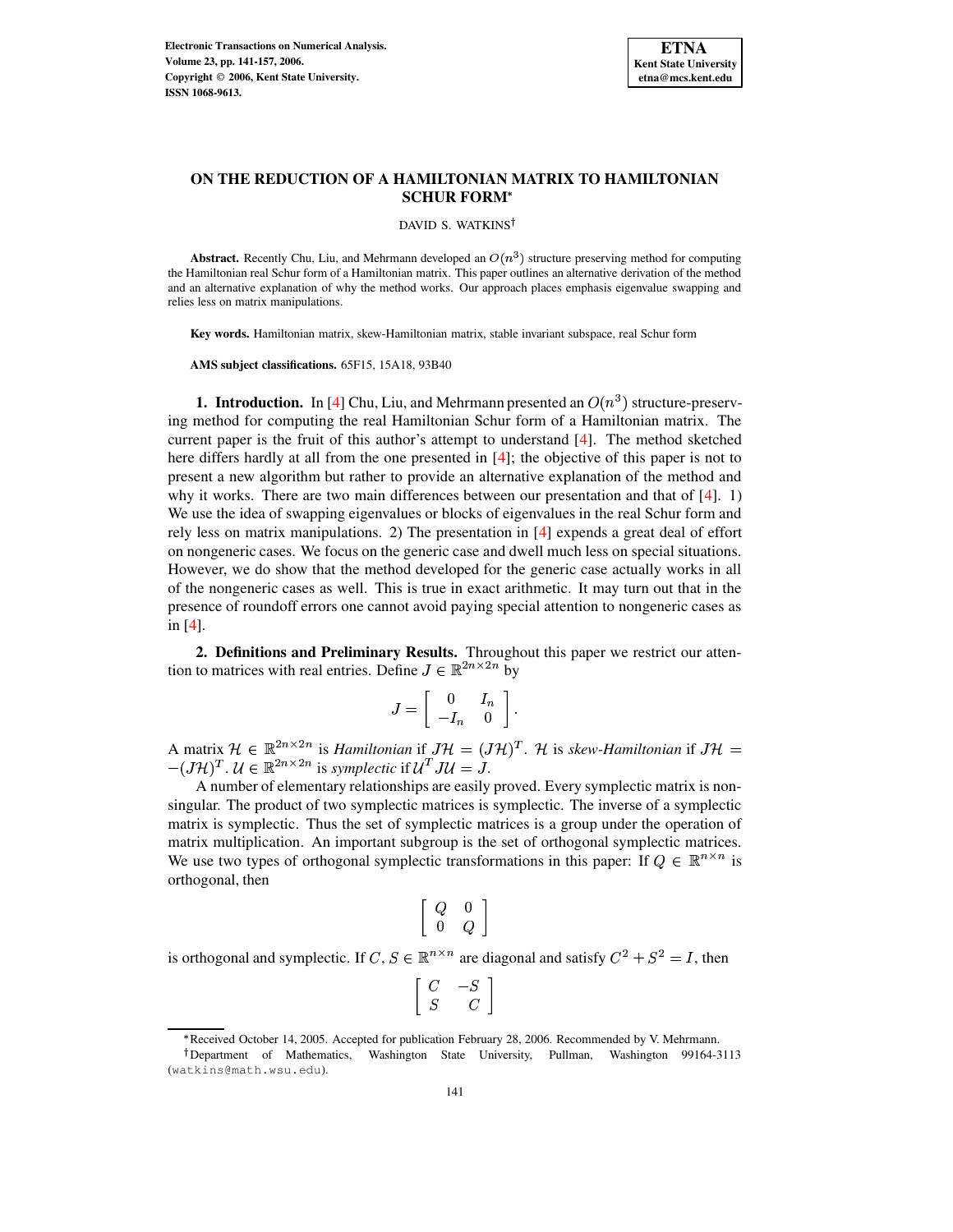is orthogonal and symplectic. In particular, for any k, a rotator acting in the  $(k, n + k)$  plane is symplectic.

If U is symplectic and H is Hamiltonian (resp. skew-Hamiltonian), then  $U^{-1}HU$  is Hamiltonian (resp. skew-Hamiltonian).

If H is Hamiltonian and v is a right eigenvector of H with eigenvalue  $\lambda$ , then  $v^T J$  is a left eigenvector with eigenvalue  $-\lambda$ . It follows that if  $\lambda$  is an eigenvalue of H, then so are  $\overline{\lambda}$ ,  $-\lambda$ , and  $-\lambda$ . Thus the spectrum of a Hamiltonian matrix is symmetric with respect to both the real and the imaginary axes.

A subspace  $S \subseteq \mathbb{R}^{2n}$  is called *isotropic* if  $x^T J y = 0$  for all  $x, y \in S$ . If  $X \in \mathbb{R}^{2n \times j}$ is a matrix such that  $S = \mathcal{R}(X)$ , then S is isotropic if and only if  $X^T J X = 0$ . Given a symplectic matrix  $S \in \mathbb{R}^{2n \times 2n}$ , let  $S_1$  and  $S_2$  denote the first n and last n columns of S, respectively. Then the relationship  $S<sup>T</sup>JS = J$  implies that  $\mathcal{R}(S_1)$  and  $\mathcal{R}(S_2)$  are both isotropic. The following well-known fact is crucial to our development.

<span id="page-1-0"></span>PROPOSITION 2.1. Let  $S \subseteq \mathbb{R}^{2n}$  be a subspace that is invariant under the Hamiltonian *matrix* H. Suppose that all of the eigenvalues of H associated with S satisfy  $\Re(\lambda) < 0$ . Then <sup>O</sup> *is isotropic.*

*Proof.* Let X be a matrix with linearly independent columns such that  $S = \mathcal{R}(X)$ . We need to show that  $X^T J X = 0$ . Invariance of S implies that  $\mathcal{H}X = X C$  for some C whose eigenvalues all satisfy  $\Re(\lambda) < 0$ . Multiplying on the left by  $X^T J$ , we get  $X^T J X C =$  $X^T(J\mathcal{H})X$ . Since  $J\mathcal{H}$  is symmetric, we deduce that  $X^T JXC$  is symmetric, so that  $X^T J X C + C^T X^T J X = 0$ . Letting  $Y = X^T J X$ , we have  $Y C + C^T Y = 0$ . The Lyapunov operator  $Y \to YC + C^T Y$  has eigenvalues  $\lambda_j + \mu_k$ , where  $\lambda_j$  and  $\mu_k$  are eigenvalues of C and  $C<sup>T</sup>$ , respectively. Since the eigenvalues  $\lambda_k + \mu_k$  all lie in the open left halfplane, they are all nonzero. Thus the Lyapunov operator is nonsingular, and the homogeneous Lyapunov equation  $YC + C^T Y = 0$  has only the solution  $Y = 0$ . Therefore  $X^T J X = 0$ .  $\Box$ 

If H is Hamiltonian, then  $\mathcal{H}^2$  is skew-Hamiltonian. K is skew-Hamiltonian if and only if it has the block form

$$
\mathcal{K} = \left[ \begin{array}{cc} A & N \\ K & A^T \end{array} \right], \quad N^T = -N, K^T = -K.
$$

A matrix  $B \in \mathbb{R}^{n \times n}$  is called *quasitriangular* if it is block upper triangular with  $1 \times 1$  and  $2 \times 2$  blocks along the main diagonal, each  $2 \times 2$  block housing a conjugate pair of complex eigenvalues. Quasitriangular form is also called *real Schur form* or *Wintner-Murnaghan form*. A skew-Hamiltonian matrix  $N \in \mathbb{R}^{2n \times 2n}$  is said to be in *skew-Hamiltonian real* Schur form if

$$
\mathcal{N} = \left[ \begin{array}{cc} B & N \\ 0 & B^T \end{array} \right],
$$

where  $B$  is quasitriangular.

THEOREM 2.2. [\[9\]](#page-16-1) *Every skew-Hamiltonian matrix is similar, via an orthogonal symplectic similarity transformation, to a matrix in skew-Hamiltonian Schur form. That is, if*  $\mathcal{K} \in \mathbb{R}^{2n \times 2n}$  *is skew Hamiltonian, then there is an orthogonal symplectic*  $\mathcal{U} \in \mathbb{R}^{2n \times 2n}$  *and a skew-Hamiltonian*  $N \in \mathbb{R}^{2n \times 2n}$  *such that* 

$$
\mathcal{N} = \left[ \begin{array}{cc} B & N \\ 0 & B^T \end{array} \right],
$$

*where B is quasitriangular, and*  $K = UNU<sup>T</sup>$ *.* 

The eigenvalues of  $K$  and  $\mathcal N$  are the eigenvalues of  $B$  repeated twice. We deduce that the eigenspaces of a skew-Hamiltonian matrix all have even dimension.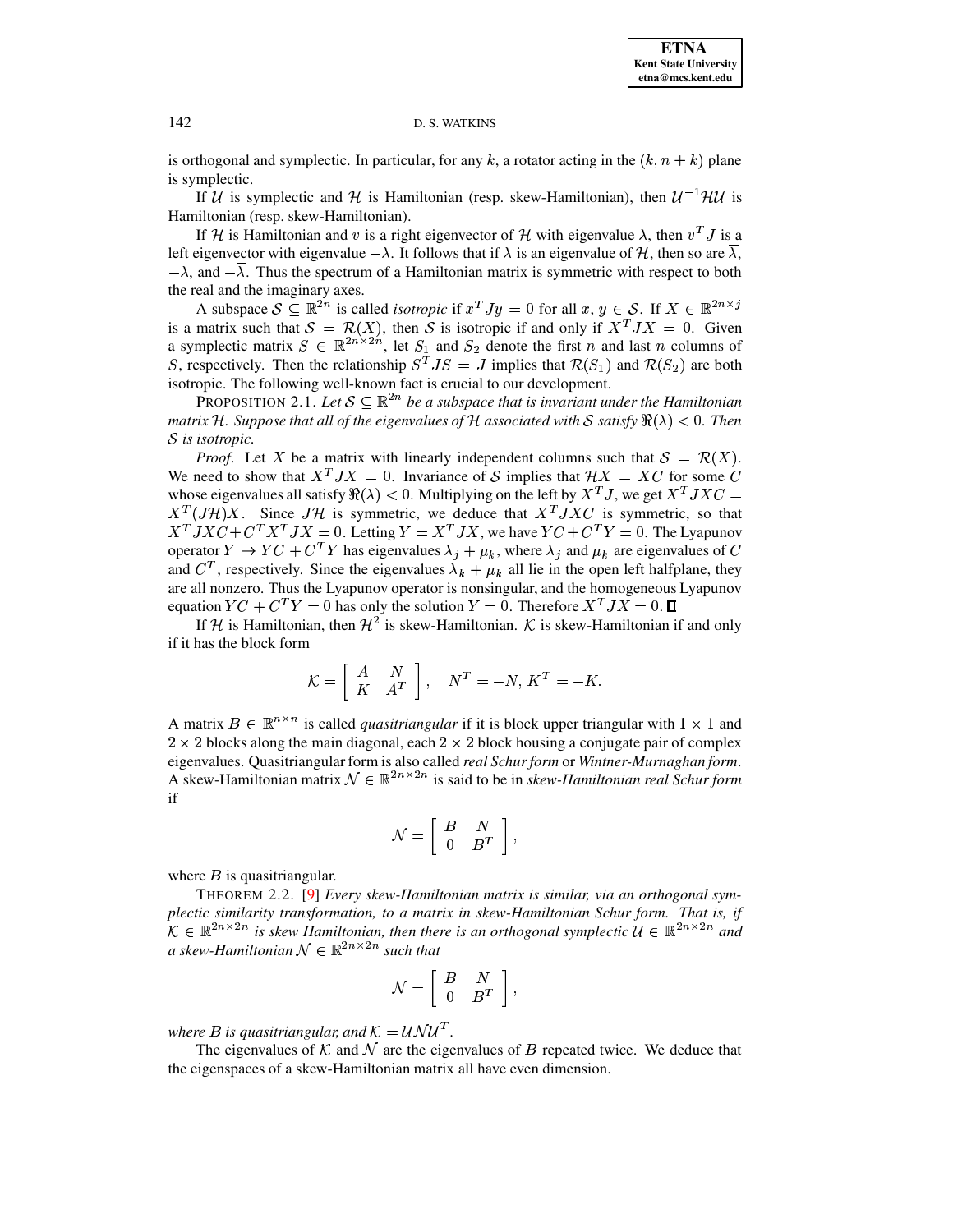$M$  is Hamiltonian if and only if it has the block form

$$
\mathcal{M} = \left[ \begin{array}{cc} F & G \\ H & -F^T \end{array} \right], \quad G^T = G, \ H^T = H.
$$

A Hamiltonian matrix  $\mathcal{H} \in \mathbb{R}^{2n \times 2n}$  that has no purely imaginary eigenvalues must have exactly  $n$  eigenvalues in the left halfplane and  $n$  in the right halfplane. Such a matrix is said to be in *Hamiltonian real Schur form* if

$$
\mathcal{H} = \left[ \begin{array}{cc} T & G \\ 0 & -T^T \end{array} \right],
$$

<span id="page-2-0"></span>where  $T$  is quasitriangular, and the eigenvalues of  $T$  all have negative real part.

THEOREM 2.3. [\[8\]](#page-16-2) Let  $M \in \mathbb{R}^{2n \times 2n}$  be a Hamiltonian matrix that has no purely imagi*nary eigenvalues. Then is similar, via an orthogonalsymplectic similarity transformation, to a matrix in Hamiltonian real Schur form. That is, there exists an orthogonal symplectic*  $\mathcal{U} \in \mathbb{R}^{2n \times 2n}$  and a Hamiltonian

$$
\mathcal{H}=\left[\begin{array}{cc} T & G \\ 0 & -T^T \end{array}\right]
$$

*in Hamiltonian real Schur form, such that*  $\mathcal{M} = \mathcal{U}\mathcal{H}\mathcal{U}^T$ .

The linear-quadratic Gaussian problem of control theory, also known as the quadratic regulator problem, can be solved by solving an algebraic Riccati equation. This is equivalent to finding the  $n$ -dimensional invariant subspace of a Hamiltonian matrix associated with the eigenvalues in the left halfplane [\[7\]](#page-16-3). If one can compute a Hamiltonian real Schur form as in Theorem [2.3,](#page-2-0) then the first n columns of  $\mathcal U$  span the desired invariant subspace, leading to the solution of the linear-quadratic Gaussian problem.

The proof of Theorem [2.3](#page-2-0) in  $[8]$  is nonconstructive. Since the publication of  $[8]$ , it has been an open problem to find a backward stable  $O(n^3)$  method to compute the orthogonal symplectic similarity transformation to Hamiltonian real Schur form.

We will use the following version of the symplectic  $URV$  decomposition theorem [\[2\]](#page-16-4).

<span id="page-2-1"></span>THEOREM 2.4. Let  $\mathcal{H} \in \mathbb{R}^{2n \times 2n}$  be a Hamiltonian matrix. Then there exist orthogonal,  $S$ *symplectic*  $U$ ,  $V \in \mathbb{R}^{2n \times 2n}$ , an upper-triangular  $T \in \mathbb{R}^{n \times n}$ , quasitriangular  $S \in \mathbb{R}^{n \times n}$ , and  $C \in \mathbb{R}^{n \times n}$  *such that* 

$$
\mathcal{H} = \mathcal{U}\mathcal{R}_1\mathcal{V}^T \quad and \quad \mathcal{H} = \mathcal{V}\mathcal{R}_2\mathcal{U}^T,
$$

*where*

$$
\mathcal{R}_1 = \left[ \begin{array}{cc} S & C \\ 0 & T^T \end{array} \right] \quad and \quad \mathcal{R}_2 = \left[ \begin{array}{cc} -T & C^T \\ 0 & -S^T \end{array} \right].
$$

There is a backward stable  $O(n^3)$  algorithm, implemented in HAPACK [\[1\]](#page-16-5), to compute this decomposition. The decompositions  $\mathcal{H} = \mathcal{U}\mathcal{R}_1 \mathcal{V}^T$  and  $\mathcal{H} = \mathcal{V}\mathcal{R}_2 \mathcal{U}^T$  together show that the skew-Hamiltonian matrix  $\mathcal{H}^2$  satisfies  $\mathcal{H}^2 = \mathcal{UR}_1 \mathcal{R}_2 \mathcal{U}^1$ . Since

$$
\mathcal{R}_1 \mathcal{R}_2 = \left[ \begin{array}{cc} -ST & -SC^T - CS^T \\ 0 & -(ST)^T \end{array} \right],
$$

a a contra de la contra de la contra de la contra de la contra de la contra de la contra de la contra de la co

this is the skew-Hamiltonian real Schur form of  $\mathcal{H}^2$ , computed without ever forming  $\mathcal{H}^2$ explicitly. The eigenvalues of  $H$  are the square roots of the eigenvalues of the quasitriangular matrix  $-ST$ . Thus the symplectic  $URV$  decomposition is a backward stable method of computing the eigenvalues of  $H$ .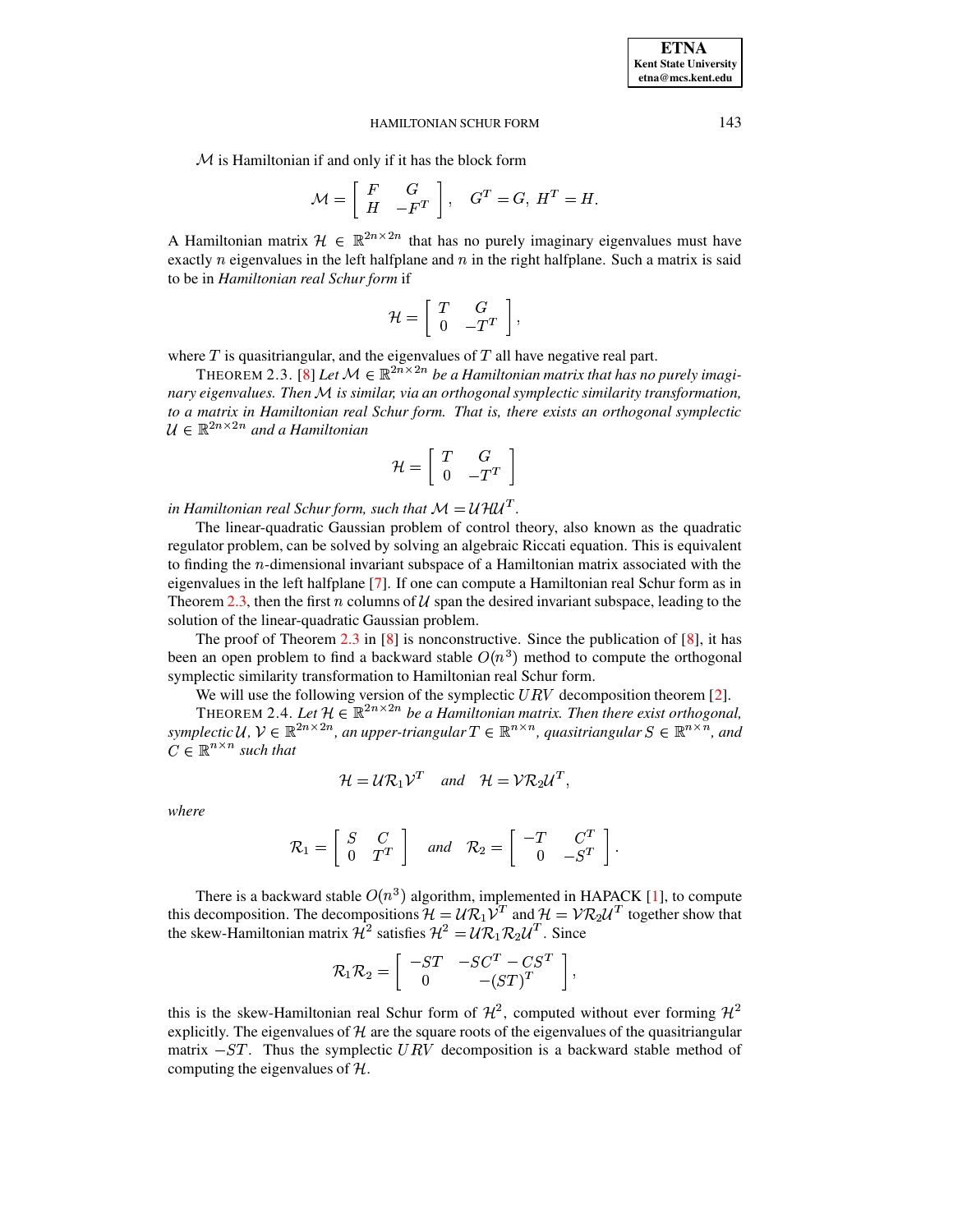<span id="page-3-4"></span>**3. The Method.** Let  $M \in \mathbb{R}^{2n \times 2n}$  be a Hamiltonian matrix that has no eigenvalues on the imaginary axis. Our objective is to compute the Hamiltonian Schur form of  $M$ . We begin by computing the symplectic  $URV$  decomposition of  $M$ , as described in Theorem [2.4.](#page-2-1) Taking the orthogonal symplectic matrix U from that decomposition, let  $\mathcal{H} = \mathcal{U}^T \mathcal{M} \mathcal{U}$ . Then H is a Hamiltonian matrix with the property that  $\mathcal{H}^2$  is in skew-Hamiltonian Schur form.

As was explained in [\[4\]](#page-16-0), the new method produces (at  $O(n^2)$  cost) an orthogonal symplectic Q such that the Hamiltonian matrix  $Q^T \mathcal{H} Q$  can partitioned as

<span id="page-3-6"></span>(3.1) 
$$
Q^{T} \mathcal{H} Q = \begin{bmatrix} \hat{F}_1 & * & * & * & * \\ 0 & \hat{F} & * & \hat{G} \\ \hline 0 & 0 & -\hat{F}_1^T & 0 \\ 0 & \hat{H} & * & -\hat{F}^T \end{bmatrix},
$$

where  $\hat{F}_1$  is either  $1 \times 1$  with a negative real eigenvalue or  $2 \times 2$  with a complex conjugate pair of eigenvalues in the left halfplane, and the remaining Hamiltonian matrix

<span id="page-3-1"></span>
$$
\hat{\mathcal{H}} = \begin{bmatrix} \hat{F} & \hat{G} \\ \hat{H} & -\hat{F}^{T} \end{bmatrix}
$$

has the property that its square is in skew-Hamiltonian Schur form. Now we can apply the same procedure to  $H$  to deflate out another eigenvalue or two, and repeating the procedure as many times as necessary, we get the Hamiltonian Schur form of  $\mathcal{H}$ , hence of  $\mathcal{M}$ , in  $O(n^3)$ work.

<span id="page-3-5"></span>**4. The Method in the simplest case.** To keep the discussion simple let us assume at first that all of the eigenvalues of  $M$  are real. Then

$$
\mathcal{H}^2 = \left[ \begin{array}{cc} B & N \\ 0 & B^T \end{array} \right],
$$

where  $B$  is upper triangular and has positive entries on the main diagonal. It follows that  $e_1$  is an eigenvector of  $\mathcal{H}^2$  with associated eigenvalue  $b_{11}$ . Generically  $e_1$  will *not* be an eigenvector of H, and we will assume this for now. Thus the vectors  $e_1$  and  $He_1$  are linearly independent.<sup>[1](#page-3-0)</sup> Since  $e_1$  is an eigenvector of  $\mathcal{H}^2$ , the two-dimensional space span $\{e_1, \mathcal{H}e_1\}$  is invariant under  $H$ . In fact

$$
\mathcal{H}\left[\begin{array}{cc}e_1 & \mathcal{H}e_1\end{array}\right]=\left[\begin{array}{cc}e_1 & \mathcal{H}e_1\end{array}\right]\left[\begin{array}{cc}0 & b_{11} \\ 1 & 0\end{array}\right].
$$

The associated eigenvalues are  $\lambda = -\sqrt{b_{11}}$  and  $-\lambda = \sqrt{b_{11}}$ , and the eigenvectors are + <sup>B</sup> <sup>N</sup>  $I$ ) $e_1$ , and  $(\mathcal{H} - \lambda I)e_1$ , respectively.

Our objective is to build an orthogonal symplectic  $Q$  that causes a deflation as explained in the previous section. Let

<span id="page-3-2"></span>
$$
(4.1) \t\t x = (\mathcal{H} + \lambda I)e_1,
$$

the eigenvector of  $H$  associated with eigenvalue  $\lambda$ . We will build an orthogonal symplectic  $Q$  that has its first column proportional to  $x$ . This will guarantee that

<span id="page-3-3"></span>(4.2) 
$$
Q^{T} \mathcal{H} Q = \begin{bmatrix} \lambda & * & * & * & * \\ 0 & \hat{F} & * & \hat{G} \\ 0 & 0 & -\lambda & 0 \\ 0 & \hat{H} & * & -\hat{F}^{T} \end{bmatrix},
$$

<span id="page-3-0"></span><sup>&</sup>lt;sup>1</sup>All nongeneric cases,including the trivial case  $\mathcal{H}e_1 = \lambda e_1$ , will be resolved eventually.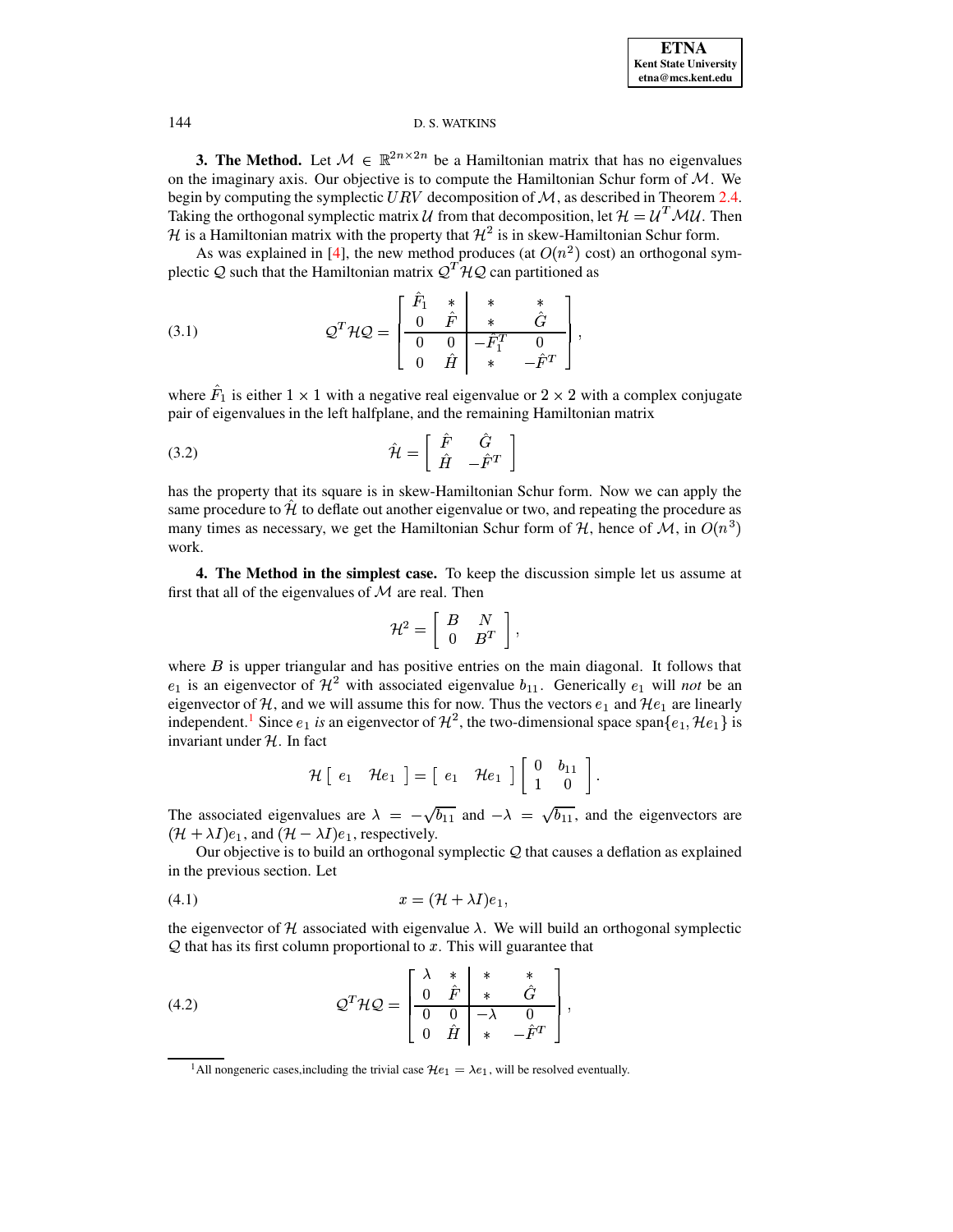thereby deflating out eigenvalues  $\pm \lambda$ . We have to be careful how we construct Q, as we must also guarantee that the deflated matrix  $\hat{\mathcal{H}}$  of [\(3.2\)](#page-3-1) has the property that its square is in skew-Hamiltonian Schur form. For this it is necessary and sufficient that  $Q^T H^2 Q$  be in skew-Hamiltonian Schur form. We will outline the algorithm first; then we will demonstrate that it has the desired properties.

**Outline** of the algorithm, real case. Partition the eigenvector  $x$  from  $(4.1)$  as

$$
x=\left[\begin{array}{c} v \\ w \end{array}\right],
$$

**Grand Contract Contract Contract Contract** 

where  $v, w \in \mathbb{R}^n$ . We begin by introducing zeros into the vector w

Let  $U_{1,2}$  $U_{1,2}$  $U_{1,2}$  be a rotator in the  $(1,2)$  plane such that  $U_{1,2}^T w$  has a zero in position 1.<sup>2</sup> Then let  $U_{2,3}$  be a rotator in the  $(2,3)$  plane such that  $U_{2,3}^T U_{1,2}^T w$  has zeros in positions 1 and 2. Continuing in this manner, produce  $n-1$  rotators such that

$$
U_{n-1,n}^T\cdots U_{2,3}^T U_{1,2}^T w = \gamma e_n,
$$

where  $\gamma = \pm ||w||_2$ . Let

$$
U=U_{1,2}U_{2,3}\cdots U_{n-1,n}.
$$

Then  $U^T w = \gamma e_n$ . Let

$$
\mathcal{Q}_1=\left[\begin{array}{cc} U & \\ & U \end{array}\right],
$$

and let

$$
x^{(1)} = \left[ \begin{array}{c} v^{(1)} \\ w^{(1)} \end{array} \right] = \mathcal{Q}_1^T \left[ \begin{array}{c} v \\ w \end{array} \right] = \left[ \begin{array}{c} U^T v \\ \gamma e_n \end{array} \right].
$$

Let  $\mathcal{Q}_2$  be an orthogonal symplectic rotator acting in the  $(n, 2n)$  plane that annihilates the  $\gamma$ . In other words,

$$
\mathcal Q_2 x^{(1)} = \left[\begin{array}{c} v^{(2)} \\ 0 \end{array}\right].
$$

Next let  $Y_{n-1,n}$  be a rotator in the  $(n-1,n)$  plane such that  $Y_{n-1,n}^T v^{(2)}$  has a zero in the *n*th position. Then let  $Y_{n-2,n-1}$  be a rotator in the  $(n-2,n-1)$  plane such that  $Y_{n-2,n-1}^T Y_{n-1,n}^T v^{(2)}$  has zeros in positions  $n-1$  and n. Continuing in this manner, produce rotators  $Y_{n-3,n-2}, \ldots, Y_{1,2}$  such that  $Y_{1,2}^T \cdots Y_{n-1,n}^T v^{(2)} = \beta e_1$ , where  $\beta = \pm ||v^{(2)}||$ . Letting  $Y = Y_{n-1,n} \cdots Y_{1,2}$ , we have  $Y^T v^{(1)} = \beta e_1$ . Let

$$
\mathcal{Q}_3=\left[\begin{array}{cc} Y\\&Y\end{array}\right],
$$

and

$$
\mathcal{Q}=\mathcal{Q}_1\mathcal{Q}_2\mathcal{Q}_3.
$$

This is the desired orthogonal symplectic transformation matrix.

Each of U and Y is a product of  $n-1$  rotators. Thus Q is a product of  $2(n-1)$  symplectic double rotators and one symplectic single rotator. The transformation  $\mathcal{H} \to \mathcal{Q}^T \mathcal{H} \mathcal{Q}$ is effected by applying the rotators in the correct order.

<span id="page-4-0"></span><sup>&</sup>lt;sup>2</sup>Generically it will be the case that  $w_1 \neq 0$ , and the rotator  $U_{1,2}$  is nontrivial. However, it could happen that  $w_1 = 0$ . If  $w_2 = 0$  as well, then  $U_{1,2}$  could be an arbitrary rotator in principle. However, we will insist on the following rule: In any situation where the entry that is to be made zero is already zero to begin with, then the trivial rotator (the identity matrix) must be used.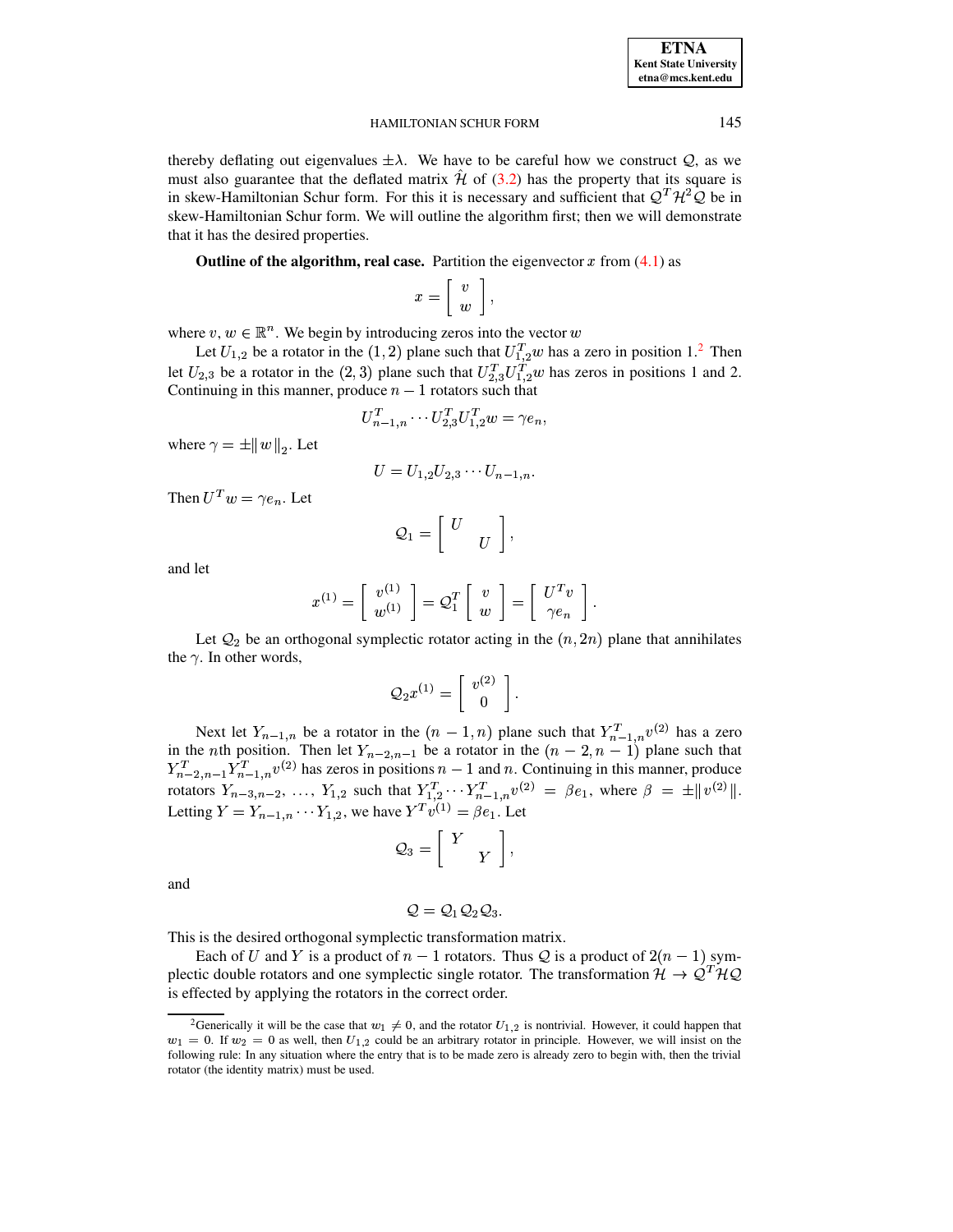**5.** Why the algorithm works (real-eigenvalue case). The transforming matrix  $Q$  was designed so that  $Q^T x = Q_3^T Q_2^T Q_1^T x = \beta e_1$ . Thus  $Q e_1 = \beta^{-1} x$ ; the first column of Q is proportional to x. Therefore we get the deflation shown in [\(4.2\)](#page-3-3).

The more challenging task is to show that  $Q^T H^2 Q$  is in skew-Hamiltonian Schur form. To this end, let

$$
\mathcal{H}_1 = \mathcal{Q}_1^T \mathcal{H} \mathcal{Q}_1, \qquad \mathcal{H}_2 = \mathcal{Q}_2^T \mathcal{H}_1 \mathcal{Q}_2, \qquad \text{and} \qquad \mathcal{H}_3 = \mathcal{Q}_3^T \mathcal{H}_2 \mathcal{Q}_3.
$$

Then

$$
\mathcal{H}_3=\mathcal{Q}^T\mathcal{H}\mathcal{Q},
$$

so our objective is to show that  $\mathcal{H}_3^2$  is in skew-Hamiltonian Schur form. We will do this by showing that the skew-Hamiltonian Schur form is preserved at every step of the algorithm.

We start with the transformation from H to  $\mathcal{H}_1$ . Since

$$
\mathcal{H}_1^2 = \mathcal{Q}_1^T \mathcal{H}^2 \mathcal{Q}_1 = \left[ \begin{array}{cc} U^T B U & U^T N U \\ 0 & U^T B^T U \end{array} \right],
$$

it suffices to study the transformation  $B \to U^T B U$ . Since U is a product of rotators, the transformation from B to  $U^T B U$  can be effected by applying the rotators one after another. We will show that each of these rotators preserves the upper-triangular structure of  $B$ , effecting a swap of two eigenvalues.

We will find it convenient to use computer programming notation here. We will treat  $B$  as an array whose entries can be changed. As we apply the rotators,  $B$  will gradually be transformed to  $U^T B U$ , but we will continue to refer to the matrix as B rather than giving it a new name each time we change it.

Our argument uses the fact that w is an eigenvector of  $B<sup>T</sup>$ : The equation  $\mathcal{H}x = x\lambda$ implies  $\mathcal{H}^2 x = x \lambda^2$ , which implies  $B^T w = w \lambda^2$ . (It can happen that  $w = 0$ . Our argument 0. Our argument covers that case.) The transformations in  $B$  correspond to transformations in  $w$ . For example, when we change B to  $U_{1,2}^T B U_{1,2}$  to get a new "B", we also change w to  $U_{1,2}^T w$ , and this is our new " $w$ ". Thus we are also treating  $w$  as an array. It will start out as the true  $w$  and be transformed gradually to the final "w", which is  $\gamma e_n$ .

Let us start with the original B and w. It can happen that  $w_1 = 0$ , in which case  $U_{1,2} = I$ . Thus the new B, after the (trivial) transformation is still upper triangular. assume  $w_1 \neq 0$ . Then the re-I. Thus the new  $B$ , after the (trivial) transformation is still upper triangular. Now 0. Then the rotator  $U_{1,2}$  is non trivial, and the operation  $w \leftarrow U_{1,2}^T w$  gives a new w that satisfies  $w_1 = 0$  and  $w_2 \neq 0$ . The transformation  $B \leftarrow U_{1,2}^T B U_{1,2}$  recombines the first two rows of B and the first two columns, resulting in a matrix that is upper triangular, except that its  $(2, 1)$  entry could be nonzero. The new B and w still satisfy the relationship  $B<sup>T</sup> w = w \lambda<sup>2</sup>$ . Looking at the first component of this equation, remembering that  $w_1 = 0$ , we have  $b_{2,1}w_2 = 0$ . Thus  $b_{2,1} = 0$ , and B is upper triangular. Moreover, the second component of the equation implies  $b_{2,2}w_2 = w_2\lambda^2$ , so  $b_{2,2} = \lambda^2$ . Since we originally had  $b_{1,1} = \lambda^2$ , the similarity transformation has reversed the positions of the first two eigenvalues in  $B$ .

Now consider the second step:  $B \leftarrow U_{2,3}^T B U_{2,3}$ . Immediately before this step, we may have  $w_2 = 0$ , in which case  $U_{2,3} = I$ , the step is trivial, and triangular form is preserved. If, on the other hand,  $w_2 \neq 0$ , then  $U_{2,3}$  is a nontr 0, then  $U_{2,3}$  is a nontrivial rotator, and the transformation  $w \leftarrow U_{2,3}^T w$  gives a new w that satisfies  $w_1 = w_2 = 0$  and  $w_3 \neq$ 0 and  $w_3 \neq 0$ . The corres 0. The corresponding transformation  $B \leftarrow U_{2,3}^T B U_{2,3}$  operates on rows and columns 2 and 3, and gives a new B that is upper triangular, except that the  $(3, 2)$  entry could be nonzero. The new B and w continue to satisfy the relationship  $B^T w = w \lambda^2$ . Looking at the second component of this equation, we see that  $b_{3,2}w_3 \neq 0$ . Therefore  $b$ 0. Therefore  $b_{3,2} = 0$ , and B is up 0, and  $B$  is upper triangular. Looking at

<span id="page-5-0"></span>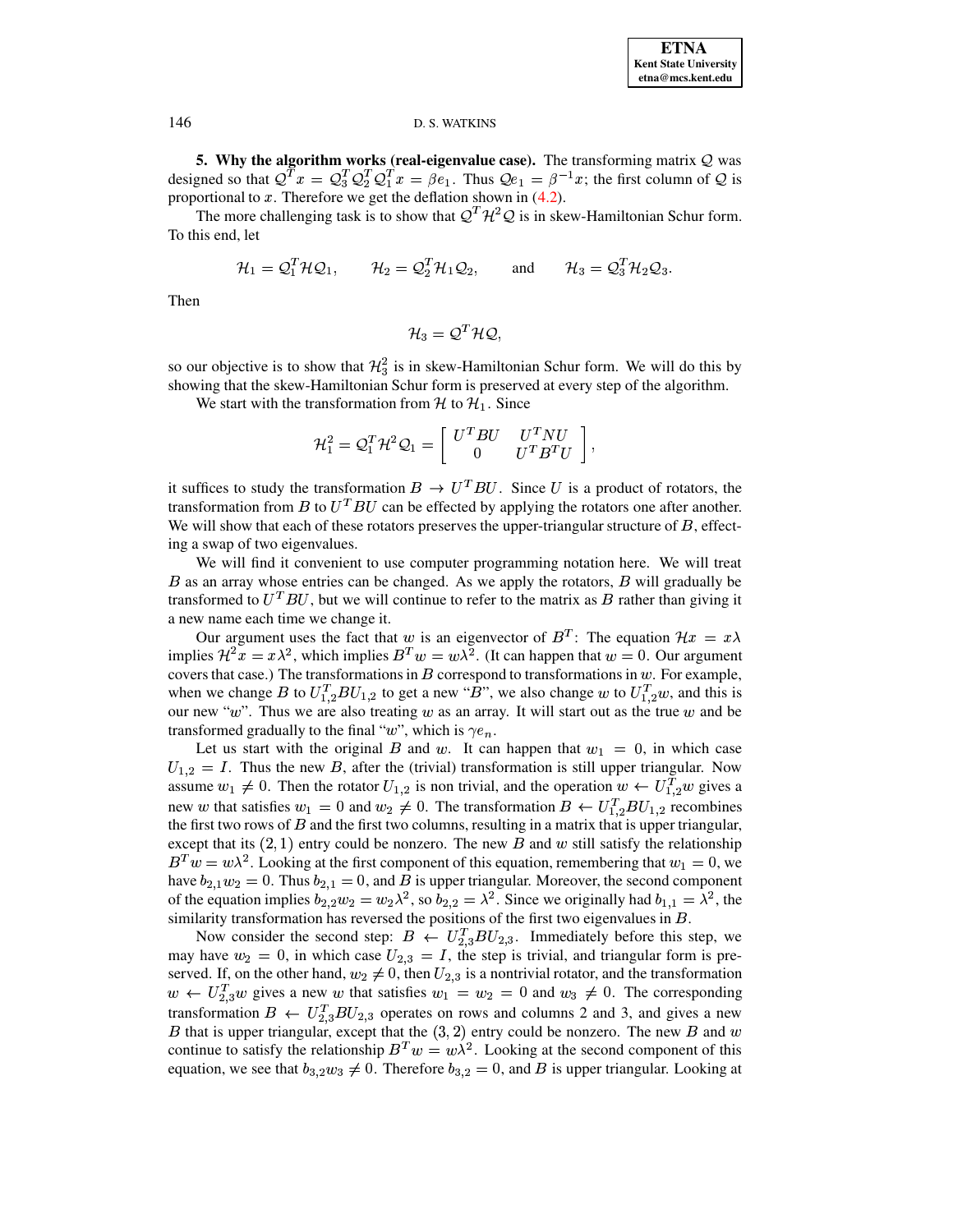the third component of the equation, we find that  $b_{3,3} = \lambda^2$ . Thus another eigenvalue swap has occurred.

Clearly this same argument works for all stages of the transformation. We conclude that the final B, which is really  $U^T B U$ , is upper triangular. We have  $b_{nn} = \lambda^2$ . In the generic case, in which the original w satisfies  $w_1 \neq 0$ , each of the transforming rotators is nontrivial and moves the eigenvalue  $\lambda^2$  downward. In the end,  $\lambda^2$  is at the bottom of the matrix, and each of the other eigenvalues has been moved up one position.

In the nongeneric case, suppose  $w_1 = w_2 = \cdots = w_k = 0$ , and  $w_{k+1} = \cdots$ ( $k + 1$ )st component of the equation  $B^T w = w\lambda^2$  implies that  $b_{k+1,k+1} = \lambda^2$ . Since also 0, and  $w_{k+1} \neq 0$ . Then the  $b_{1,1} = \lambda^2$ , we see that the nongeneric case (with  $w \neq 0$ ) cannot occur unless  $\lambda$  is a multiple eigenvalue of  $H$ . In this case the first k transformations are trivial, then the subsequent nontrivial transformations moves the eigenvalue  $b_{k+1,k+1} = \lambda^2$  to the bottom.

In any event, we have

$$
{\cal H}_1^2 = \left[ \begin{array}{cc} B^{(1)} & N^{(1)} \\ 0 & B^{(1)T} \end{array} \right],
$$

where  $B^{(1)}$  is upper triangular.

Now consider the transformation from  $\mathcal{H}_1$  to  $\mathcal{H}_2 = \mathcal{Q}_2^T \mathcal{H}_1 \mathcal{Q}_2$ , which is effected by a single symplectic rotator in the  $(n, 2n)$  plane. The  $2 \times 2$  submatrix of  $\mathcal{H}_1^2$  extracted from rows and columns  $n$  and  $2n$  is

$$
\left[\begin{array}{cc} b_{nn} & 0 \\ 0 & b_{nn} \end{array}\right].
$$

(Recall that the " $N$ " matrix is skew symmetric.) This submatrix is a multiple of the identity matrix, so it remains unchanged under the transformation from  $\mathcal{H}_1^2$  to  $\mathcal{H}_2^2$ . An inspection of the other entries in rows and columns n and 2n of  $\mathcal{H}_1^2$  shows that no unwanted new nonzero entries are produced by the transformation. We have

$$
\mathcal{H}_2=\left[\begin{array}{cc}B^{(2)} & N^{(2)}\\ 0 & B^{(2)T}\end{array}\right],
$$

where  $B^{(2)}$  is upper triangular.

Now consider the transformation from  $\mathcal{H}_2$  to  $\mathcal{H}_3$ . Since

$$
\mathcal{H}_3^2 = \mathcal{Q}_3^T \mathcal{H}_2^2 \mathcal{Q}_3 = \left[ \begin{array}{cc} Y^T B^{(2)}Y & Y^T N^{(2)}Y \\ 0 & Y^T B^{(2)T}Y \end{array} \right],
$$

it suffices to study the transformation of  $B^{(2)}$  to  $Y^T B^{(2)} Y$ .

At this point the eigenvector equation  $\mathcal{H}^2 x = x\lambda^2$  has been transformed to  $\mathcal{H}^2_2 x^{(2)} = x^{(2)} \lambda^2$  or

$$
\left[\begin{array}{cc}B^{(2)} & N^{(2)}\\0 & B^{(2)T}\end{array}\right]\left[\begin{array}{c}v^{(2)}\\0\end{array}\right]=\left[\begin{array}{c}v^{(2)}\\0\end{array}\right]\lambda^2,
$$

which implies  $B^{(2)}v^{(2)} = v^{(2)}\lambda^2$ . The *n*th component of this equation is  $b_{n,n}^{(2)}v_n^{(2)} = v_n^{(2)}\lambda^2$ , implying that  $b_{n,n}^{(2)} = \lambda^2$  if  $v_n^{(2)} \neq 0$ . In fact, we already knew this. The entry  $v_n^{(2)}$  cannot be zero, unless the original w was zero. We showed above that if  $w \neq 0$ , then we must have 0, then we must have  $b_{n,n}^{(2)} = \lambda^2$ .

Returning to our computer programming style of notation, we now write  $B$  and  $v$  in place of  $B^{(2)}$  and  $v^{(2)}$  and consider the transformation from B to  $Y^TBY$ , where  $Bv = v\lambda^2$ .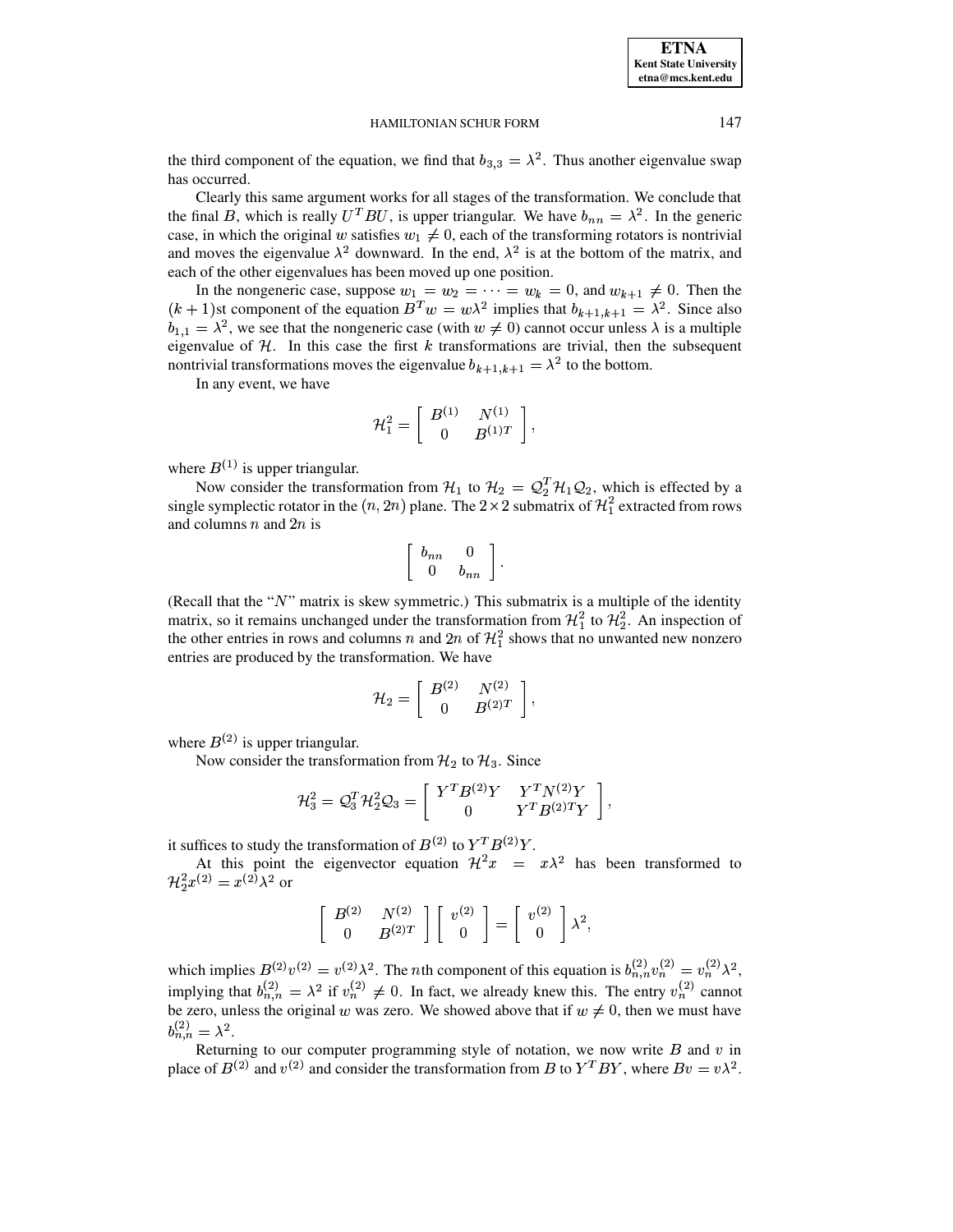Since Y is a product of rotators, the transformation from B to  $Y^TBY$  can be effected by applying the rotators one after another. We will show that each of these rotators preserves the upper-triangular structure of  $B$ , effecting a swap of two eigenvalues.

The first transforming rotator is  $Y_{n-1,n}$ , which acts in the  $(n-1,n)$  plane and is designed to set  $v_n$  to zero. If  $v_n = 0$  already, we have  $Y_{n-1,n} = I$ , and B remains upper triangular. If  $v_n \neq 0$ , then  $Y_{n-1,n}$  is nontrivial, and the transformation  $B \leftarrow Y_{n-1}^T$ 0, then  $Y_{n-1,n}$  is nontrivial, and the transformation  $B \leftarrow Y_{n-1,n}^T BY_{n-1,n}$ leaves B in upper-triangular form, except that the  $(n, n - 1)$  entry could be nonzero. The transformation  $v \leftarrow Y_{n-1,n}^T v$  gives a new v with  $v_n = 0$  and  $v_{n-1} \neq 0$ . The new B and which is the third of the term of this equation is  $b_{n,n-1}v_{n-1} = 0$ , which will satisfy  $Bv = v\lambda^2$ . The *n*th component of this equation is  $b_{n,n-1}v_{n-1} = 0$ , which implies  $b_{n,n-1} = 0$ . Thus *B* is upper triangular. Moreover, the  $(n-1)$ st component of the equation is  $b_{n-1,n-1}v_{n-1} = v_{n-1}\lambda^2$ , which implies  $b_{n-1,n-1} = \lambda^2$ . Thus the eigenvalue  $\lambda^2$ has been swapped upward.

The next rotator,  $Y_{n-2,n-1}$ , acts in the  $(n-2,n-1)$  plane and sets  $v_{n-1}$  to zero. If  $v_{n-1} = 0$ , the rotator is trivial, and B remains upper triangular. If  $v_{n-1} \neq 0$ , then  $Y_{n-2,n-1}$  is nontrivial, and the transformation  $B \leftarrow Y_{n-2,n-1}^T BY_{n-2,n-1}$  leaves B in uppertriangular form, except that the  $(n-1, n-2)$  entry could be nonzero. The transformation  $v \leftarrow Y_{n-2,n-1}^T v$  gives a new v with  $v_n = v_{n-1} = 0$  and  $v_{n-2} \neq$ 0 and  $v_{n-2} \neq 0$ . The equation 0. The equation  $Bv = v\lambda^2$ still holds. Its  $(n-1)$ st component is  $b_{n-1,n-2}v_{n-2} = 0$ , which imp 0, which implies  $b_{n-1,n-2} = 0$ .  $0.$ Thus B is still upper triangular. Furthermore the  $(n-2)$ nd component of the equation is  $b_{n-2,n-2}v_{n-2} = v_{n-2}\lambda^2$ , which implies  $b_{n-2,n-2} = \lambda^2$ . Thus the eigenvalue  $\lambda^2$  has been swapped one more position upward.

Clearly this argument works at every step, and our final  $B$ , which is actually  $B^{(3)}$ , is upper triangular. Thus  $\mathcal{H}^2_3$  has skew-Hamiltonian Hessenberg form.

In the generic case  $v_n^{(2)} \neq 0$  (which holds as long as  $w \neq 0$ ) each of the transforming rotators is nontrivial and moves the eigenvalue  $\lambda^2$  upward. In the end,  $\lambda^2$  has been moved to the top of  $B$ , and each of the other eigenvalues has been moved down one position.

In the generic case  $w_1 \neq 0$ , the first part 0, the first part of the algorithm marches  $\lambda^2$  from top to bottom of  $B$ , moving each other eigenvalue upward. Then the last part of the algorithm exactly reverses the process, returning all eigenvalues of  $B$  to their original positions.

We already discussed above the nongeneric cases  $w_1 = \cdots = w_k = 0, w_{k+1} \neq 0$ 0,  $w_{k+1} \neq 0$ .  $0.$ Now consider nongeneric cases in which  $w = 0$ . Then  $\mathcal{Q}_1$ 0. Then  $Q_1 = Q_2 = I_{2n}$ , and  $\mathcal{H}_2$  $I_{2n}$ , and  $\mathcal{H}_2 = \mathcal{H}$ . There must be some largest k for which  $v_k \neq 0$ . If  $k = 1$ , then  $\mathcal{Q}_3 = I_{2n}$  and  $\mathcal{H}_3 =$  $I_{2n}$  and  $\mathcal{H}_3 = \mathcal{H};$ the whole transformation is trivial. Now assume  $k > 1$ . The kth component of the equation  $Bv = v\lambda^2$  implies that  $b_{k,k} = \lambda^2$ . Since also  $b_{1,1} = \lambda^2$ , we see that this nongeneric case cannot occur unless H has a multiple eigenvalue. In this case the first  $n - k$  rotators  $Y_{n-1,n}$ ,  $\ldots Y_{n-k,n-k+1}$  are all trivial and the rest of the rotators push the eigenvalue  $b_{k,k} = \lambda^2$  to the top of  $B$ .

**6. Accommodating complex eigenvalues.** Now we drop the assumption that the eigenvalues are all real. Then in the real skew-Hamiltonian Schur form

$$
\mathcal{H}^2 = \left[ \begin{array}{cc} B & N \\ 0 & B^T \end{array} \right],
$$

B is quasitriangular; that is, it is block triangular with  $1 \times 1$  and  $2 \times 2$  blocks on the main diagonal. Each 2  $\times$  2 block houses a complex conjugate pair of eigenvalues of  $\mathcal{H}^2$ . Each 1  $\times$  1 block is a positive real eigenvalue of  $\mathcal{H}^2$ . There are no non-positive real eigenvalues because, by assumption,  $H$  has no purely imaginary eigenvalues. Suppose there are  $l$  diagonal blocks of dimensions  $n_1, \ldots, n_l$ . Thus  $n_i$  is either 1 or 2 for each i.

As before, our objective is to build an orthogonal symplectic  $Q$  that causes a deflation as explained in section [3.](#page-3-4) How we proceed depends upon whether  $n_1$  is 1 or 2. If  $n_1 = 1$ , we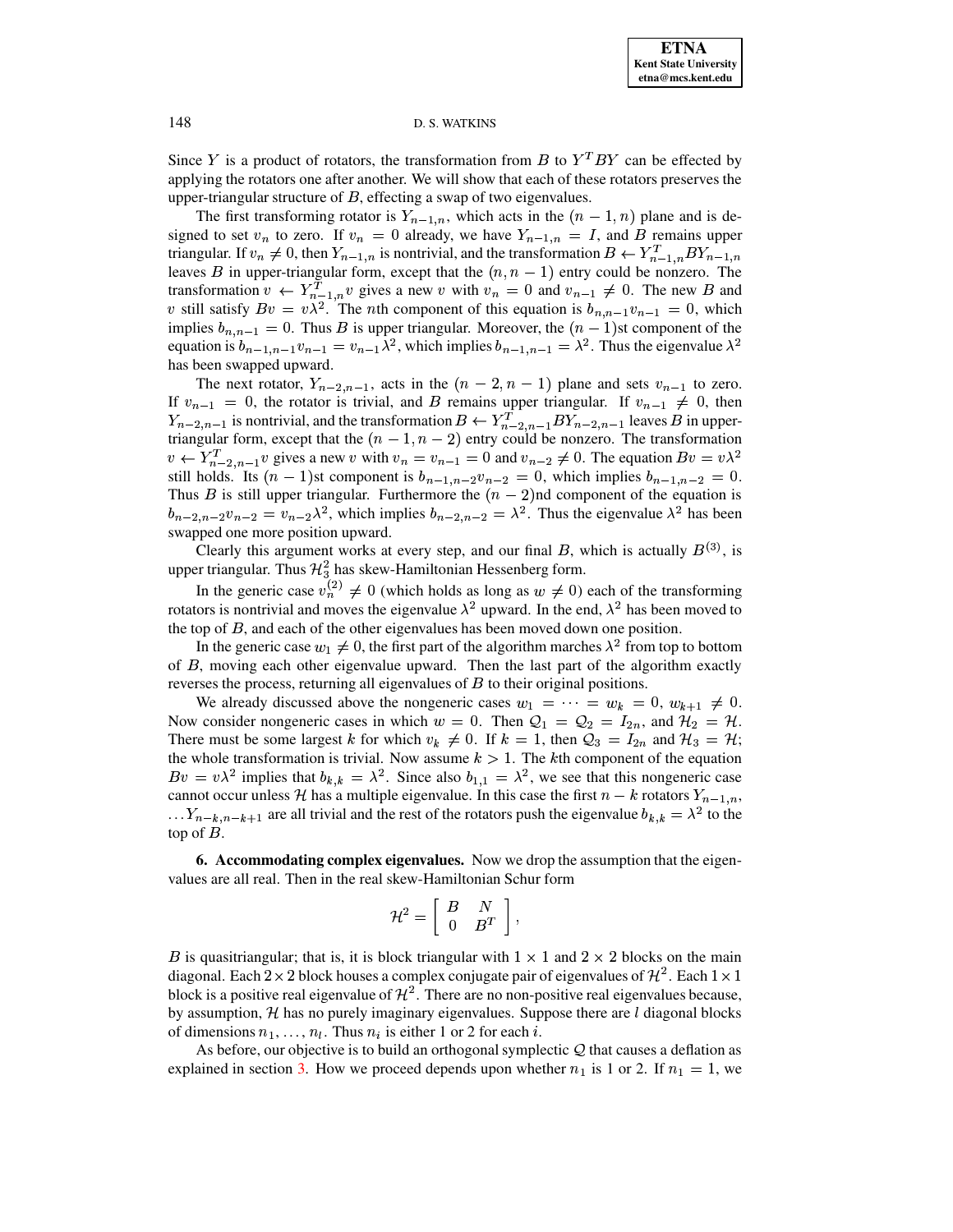do exactly as described in section [4.](#page-3-5)

Now suppose  $n_1 = 2$ . In this case span $\{e_1\}$  is not invariant under  $\mathcal{H}^2$  but span $\{e_1, e_2\}$ is. It follows that span $\{e_1, e_2, \mathcal{H}e_1, \mathcal{H}e_2\}$  is invariant under  $\mathcal{H}$ . For now we will make the generically valid assumption that this space has dimension 4. Letting  $E = \begin{bmatrix} e_1 & e_2 \end{bmatrix}$ , we have

$$
\mathcal{H}\left[\begin{array}{ccc} E & \mathcal{H}E \end{array}\right] = \left[\begin{array}{ccc} E & \mathcal{H}E \end{array}\right] \left[\begin{array}{cc} 0 & C \\ I & 0 \end{array}\right],
$$

" #

a a contra de la contra de la contra de la contra de la contra de la contra de la contra de la contra de la co

where  $C = \begin{bmatrix} b_{11} & b_{12} \\ b_{21} & b_{22} \end{bmatrix}$  has complex conjugate eigenvalues  $\mu$  and  $\overline{\mu}$ . Thus the eigenvalues of H associated with the invariant subspace span $\{e_1, e_2, \mathcal{H}e_1, \mathcal{H}e_2\}$  are  $\lambda$ ,  $-\lambda$ ,  $\overline{\lambda}$ , and  $-\overline{\lambda}$ , where  $\lambda^2 = \mu$ . Without loss of generality assume  $\Re(\lambda) < 0$ .

From span $\{e_1, e_2, \mathcal{H}e_1, \mathcal{H}e_2\}$  extract a two-dimensional subspace  $S_2$ , invariant under  $\mathcal{H}$ , associated with the eigenvalues  $\lambda$  and  $\lambda$ . This subspace is necessarily isotropic by Proposi-tion [2.1.](#page-1-0) We will build a symplectic orthogonal Q whose first two columns span  $S_2$ . This will guarantee that we get a deflation as in [\(3.1\)](#page-3-6), where  $\hat{F}_1$  is  $2 \times 2$  and has  $\lambda$  and  $\overline{\lambda}$  as its eigenvalues. Of course  $Q$  must have other properties that guarantee that the skew-Hamiltonian form of the squared matrix is preserved. We will outline the algorithm first; then we will explain why it works.

**Outline of the algorithm, complex-eigenvalue case.** Our procedure is very similar to that in the case of a real eigenvalue. Let

$$
X=\left[\begin{array}{c} V \\ W \end{array}\right]
$$

denote a  $2n \times 2$  matrix whose columns are an orthonormal basis of  $S_2$ . We can choose the basis so that  $w_{11} = 0$ . Isotropy implies  $X^T J X = 0$ . The first part of the algorithm applies a sequence of rotators that introduce zeros into W. We will use the notation  $U_{i,j+1}^{(j)}$ ,  $j = 1, 2$ , to denote a rotator acting in the  $(i, i+1)$  plane such that  $U_{i,i+1}^{(j)T}$  introduces a zero in position  $w_{i,j}$ . (Here we are using the computer programming notation again, referring to the  $(i, j)$  position of an array that started out as  $W$  but has subsequently been transformed by some rotators.) The rotators are applied in the order  $U_{2,3}^{(1)}, U_{1,2}^{(2)}, U_{3,4}^{(1)}, U_{2,3}^{(2)}, \ldots, U_{n-1,n}^{(1)}, U_{n-2,n-1}^{(2)}$ . The rotators are carefully ordered so that the zeros that are created are not destroyed by subsequent rotators. We can think of the rotators as coming in pairs. The job of the pair  $U_{i+1,i+2}^{(1)}$ ,  $U_{i,i+1}^{(2)}$ together is to zero out the *i*th row of  $W$ <sup>[3](#page-8-0)</sup>. Let

$$
U = U_{2,3}^{(1)} U_{1,2}^{(2)} \cdots U_{n-1,n}^{(1)} U_{n-2,n-1}^{(2)}.
$$

Then  $U^T W = W^{(1)}$ , where

$$
W^{(1)}=\left[\begin{array}{cc}0&0\\ \vdots&\vdots\\0&0\\0&w_{n-1,2}^{(1)}\\w_{n,1}^{(1)}&w_{n,2}^{(1)}\end{array}\right].
$$

<span id="page-8-0"></span><sup>&</sup>lt;sup>3</sup> Actually  $U_{i+1,i+2}^{(1)}$  zeros out the entry  $w_{i+1,1}$ . This makes it possible for  $U_{i,i+1}^{(2)}$  to zero out the entry  $w_{i,1}$ , thereby completing the task of forming zeros in row  $i$ .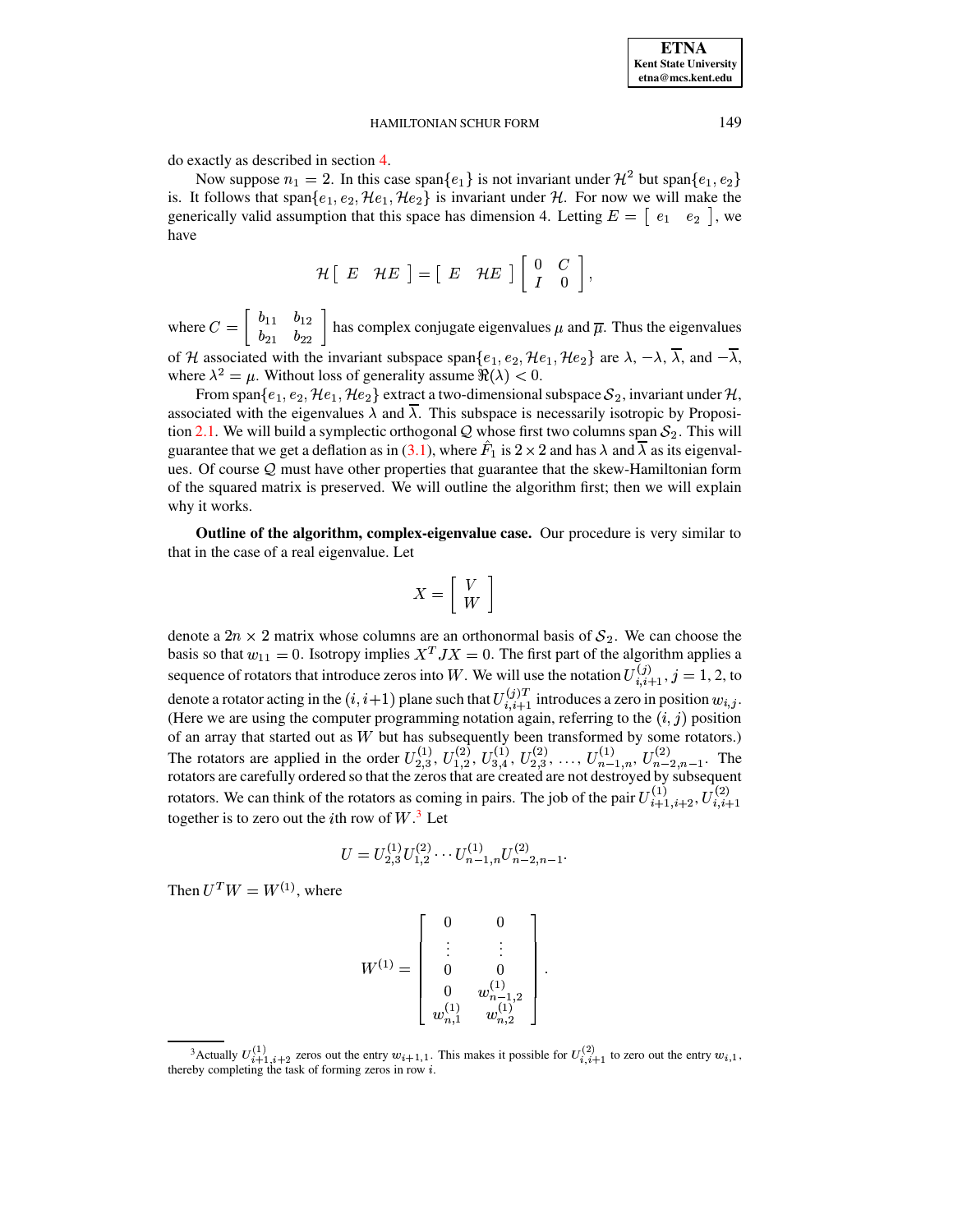Let

$$
\mathcal{Q}_1=\left[\begin{array}{cc} U & \\ & U \end{array}\right],
$$

and let

$$
X^{(1)} = \mathcal{Q}_1^T X = \left[ \begin{array}{c} V^{(1)} \\ W^{(1)} \end{array} \right].
$$

Next let  $Q_2$  denote an orthogonal symplectic matrix acting rows  $n-1$ ,  $n$ ,  $2n-1$ ,  $2n$ such that  $Q_2^T$  zeros out the remaining nonzero entries in  $W^{(1)}$ , that is,

$$
X^{(2)} = \mathcal{Q}_2^T X^{(1)} = \left[ \begin{array}{c} V^{(2)} \\ 0 \end{array} \right].
$$

This can be done stably by a product of four rotators. Starting from the configuration

$$
\left[\begin{array}{cc} v_{n-1,1} & v_{n-1,2} \\ v_{n,1} & v_{n,2} \\ 0 & w_{n-1,2} \\ w_{n,1} & w_{n,2} \end{array}\right],
$$

a a shekara

(leaving off the superscripts to avoid notational clutter) a symplectic rotator in the  $(n, 2n)$ plane sets the  $w_{n,1}$  entry to zero. Then a symplectic double rotator acting in the  $(n-1, n)$ and  $(2n-1, 2n)$  planes transforms the  $w_{n-1,2}$  and  $v_{n,1}$  entries to zero simultaneously, as we explain below. Finally a symplectic rotator acting in the  $(n, 2n)$  plane zeros out the  $w_{n,2}$ entry.  $\mathcal{Q}_2^T$  is the product of these rotators.

 The simultaneous appearance of two zeros is a consequence of isotropy. The condition  $X^T J X = 0$ , which was valid initially, continues to hold as X is transformed, since each of the transforming matrices is symplectic. The isotropy forces  $w_{n-1,2}$  to zero when  $v_{n,1}$  is set to zero, and vice versa.

The final part of the algorithm applies a sequence of rotators that introduce zeros into  $V^{(2)}$ . Notice that the  $(n,1)$  entry of  $V^{(2)}$  is already zero. We will use the notation  $Y_{i-1,i}^{(J)}$ ,  $j = 1, 2$ , to denote a rotator acting in the  $(i - 1, i)$  plane such that  $Y_{i-1,i}^{(j)T}$  introduces a zero in position  $v_{i,j}$  (actually the transformed  $v_{i,j}$ ). The rotators are applied in the order  $Y_{n-2,n-1}^{(1)}$ ,  $\overline{\phantom{a}}$  $Y_{n-1,n}^{(2)}$ ,  $Y_{n-3,n-2}^{(1)}$ ,  $Y_{n-2,n-1}^{(2)}$ ,  $Y_{1,2}^{(2)}$ ,  $Y_{2,3}^{(2)}$ . Again the rotators are ordered so that the zeros that are created are not destroyed by subsequent rotators, and again the rotators come in pairs. The job of the pair  $Y_{i-2,i-1}^{(1)}$ ,  $Y_{i-1,i}^{(2)}$  together is to zero out the *i*th row of V. Let

$$
Y = Y_{n-2,n-1}^{(1)} Y_{n-1,n}^{(2)} \cdots Y_{1,2}^{(1)} Y_{2,3}^{(2)}.
$$

Then  $Y^T V^{(2)} = V^{(3)}$ , where

$$
V^{(3)} = \left[ \begin{array}{cc} v_{11}^{(3)} & v_{12}^{(3)} \\ 0 & v_{22}^{(3)} \\ 0 & 0 \\ \vdots & \vdots \\ 0 & 0 \end{array} \right].
$$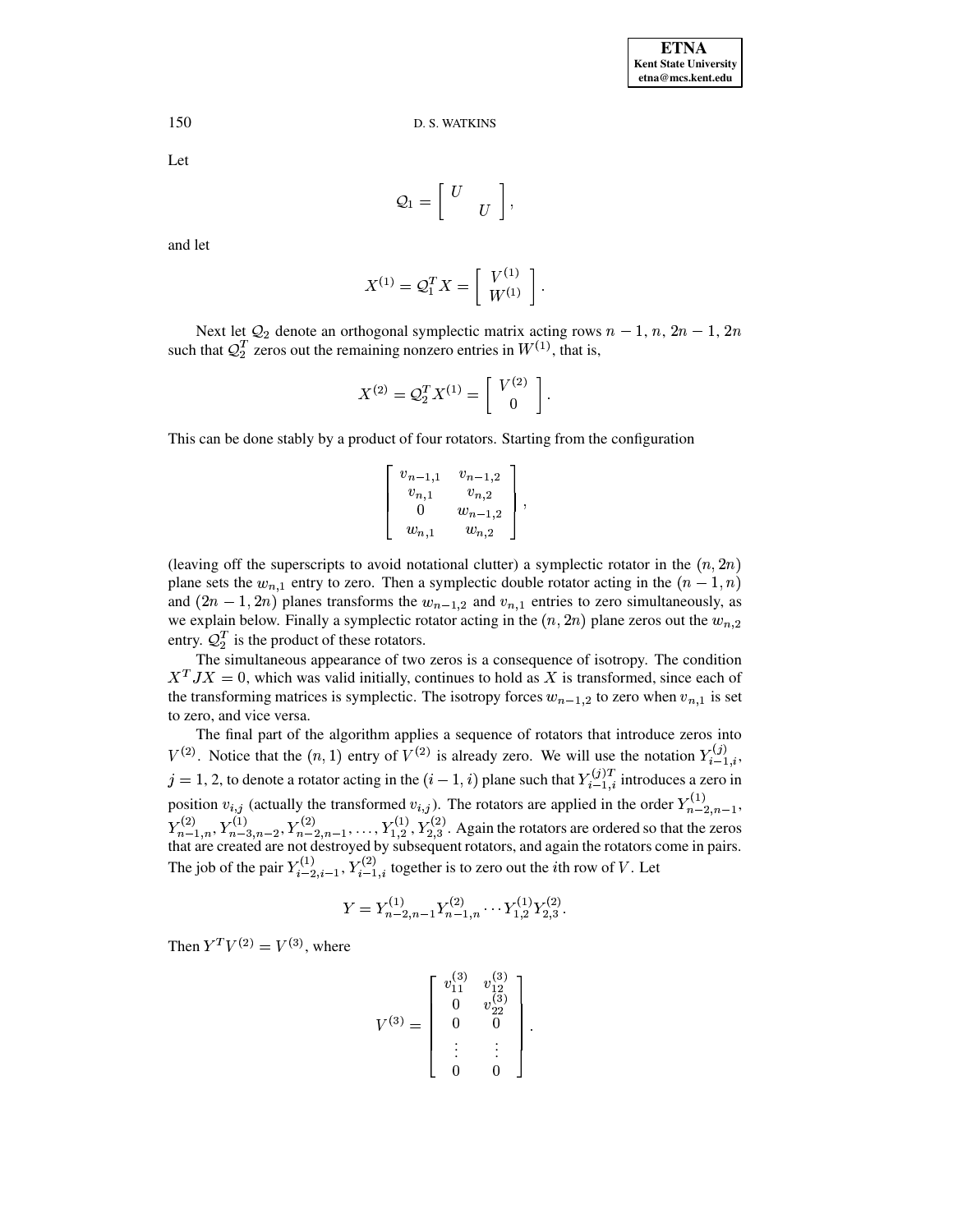Let

$$
\mathcal{Q}_3 = \left[ \begin{array}{cc} Y \\ & Y \end{array} \right],
$$

and let

$$
X^{(3)} = \mathcal{Q}_3^T X^{(2)} = \left[ \begin{array}{c} V^{(3)} \\ 0 \end{array} \right].
$$

Let

$$
\mathcal{Q}=\mathcal{Q}_1\mathcal{Q}_2\mathcal{Q}_3.
$$

This is the desired orthogonal symplectic transformation matrix.  $Q$  is a product of approximately 8n rotators; the transformation  $H \rightarrow Q^T H Q$  is effected by applying the rotators in order.

**7. Why the algorithm works.** The transforming matrix Q was designed so that  $Q^T X =$  $Q_3^T Q_2^T Q_1^T X = X^{(3)}$ . Thus  $QX^{(3)} = X$ . Since  $\mathcal{R}(X^{(3)}) = \text{span}\{e_1, e_2\}$ , we have  $\mathcal{L}_{3}$   $\mathcal{L}_{2}$   $\mathcal{L}_{1}$  in the span  $\{e_1, e_2\}$  =  $\mathcal{S}_2$ ; the first two columns of Q span the invariant subspace of H asso- $\sum$   $\sum$   $\sum$  of  $\sum$  and  $\sum$  and  $\sum$ . Therefore we get the deflation shown in [\(3.1\)](#page-3-6).

Again the more challenging task is to show that  $Q^T H^2 Q$  is in skew-Hamiltonian Schur form. Let

$$
\mathcal{H}_1 = \mathcal{Q}_1^T \mathcal{H} \mathcal{Q}_1, \qquad \mathcal{H}_2 = \mathcal{Q}_2^T \mathcal{H}_1 \mathcal{Q}_2, \qquad \text{and} \qquad \mathcal{H}_3 = \mathcal{Q}_3^T \mathcal{H}_2 \mathcal{Q}_3,
$$

so that

$$
\mathcal{H}_3 = \mathcal{Q}^T \mathcal{H} \mathcal{Q},
$$

as before. We must show that  $\mathcal{H}_3^2$  is in skew-Hamiltonian real Schur form.

We will cover the cases  $n_1 = 2$  and  $n_1 = 1$ . In the case  $n_1 = 2$ , X denotes an  $n \times 2$ matrix such that the two-dimensional space  $\mathcal{R}(X)$  is invariant under  $\mathcal{H}$ . In the case  $n_1 = 1$ , X will denote the eigenvector x from sections [4](#page-3-5) and [5.](#page-5-0) For this  $X$ , the one-dimensional space  $\mathcal{R}(X)$  is invariant under H.

Since  $\mathcal{R}(X)$  is invariant under H, we have  $\mathcal{H}X = X\Lambda$ , for some  $n_i \times n_i$  matrix  $\Lambda$ . If  $n_i = 1$ , then  $\Lambda = \lambda$ , a negative real eigenvalue. If  $n_i = 2$ ,  $\Lambda$  has complex eigenvalues  $\lambda$  and  $\overline{\lambda}$  lying in the left half-plane. Consequently  $\mathcal{H}^2 X = X\Lambda^2$  or

$$
\left[\begin{array}{cc} B & N \\ 0 & B^T \end{array}\right] \left[\begin{array}{c} V \\ W \end{array}\right] = \left[\begin{array}{c} V \\ W \end{array}\right] \Lambda^2,
$$

which implies

$$
B^T W = W \Lambda^2.
$$

Thus  $\mathcal{R}(W)$  is invariant under  $B^T$ .

Recalling that  $B$  is quasitriangular with main-diagonal blocks of dimension  $n_i$ ,  $i = 1, \ldots, l$ , we introduce the partition

$$
B = \left[ \begin{array}{cccc} B_{11} & B_{12} & \cdots & B_{1l} \\ & B_{22} & & B_{2l} \\ & & \ddots & \vdots \\ & & & B_{ll} \end{array} \right],
$$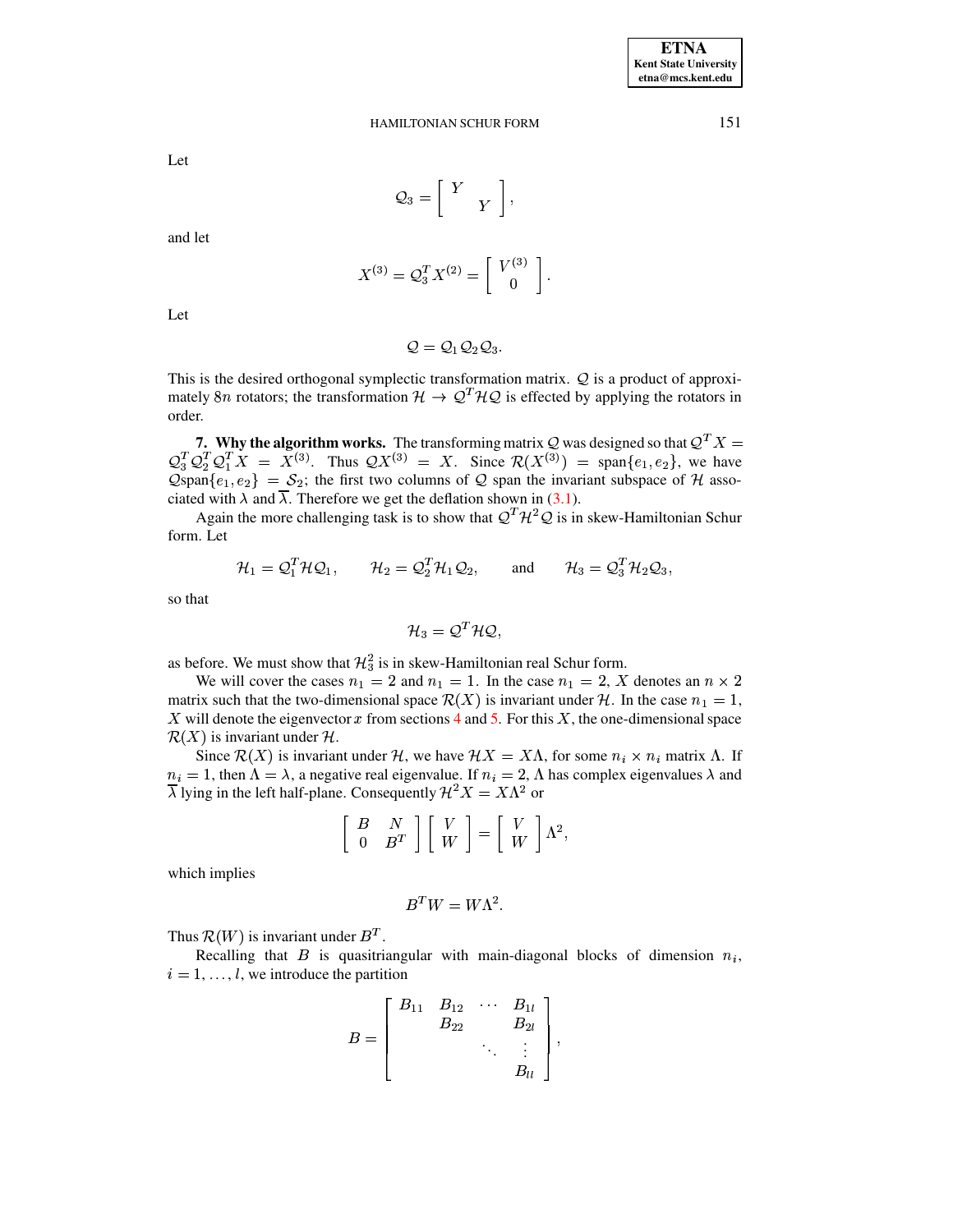where  $B_{ii}$  is  $n_i \times n_i$ . Partitioning W conformably with B, we have

$$
W=\left[\begin{array}{c} W_1 \\ \vdots \\ W_l \end{array}\right],
$$

where  $W_i$  is  $n_i \times n_1$ .

We start with the transformation from H to  $H_1$ , for which it suffices to study the transformation from B to  $U^T B U$ . Again we will use computer programming notation, treating B and  $W$  as arrays whose entries get changed as the rotators are applied.

<span id="page-11-0"></span>The equation  $B^T W = W \Lambda^2$  implies that

(7.1) 
$$
\left[\begin{array}{cc} B_{11}^T & 0 \\ B_{12}^T & B_{22}^T \end{array}\right] \left[\begin{array}{c} W_1 \\ W_2 \end{array}\right] = \left[\begin{array}{c} W_1 \\ W_2 \end{array}\right] \Lambda^2.
$$

In particular  $B_{11}^T W_1 = W_1 \Lambda^2$ , which reminds us that the eigenvalues of  $B_{11}$  are the same as those of  $\Lambda^2$ . Generically  $W_1$  will be nonsingular, implying that the equation  $B_{11}^T W_1 = W_1 A_2^T W_2$ .  $W_1 \Lambda^2$  is a similarity relationship between  $B_{11}^T$  and  $\Lambda^2$ , but it could happen that  $W_1 = 0$ .  $0.$ Lemma 9 of [\[4\]](#page-16-0) implies that these are the only possibilities: If  $W_1$  is not zero, then it must be nonsingular. For now we will make the generically valid assumption that  $W_1$  is nonsingular. The nongeneric cases will be discussed later.

The algorithm begins by creating zeros in the top of W. Proceed until the first  $n_2$  (1 or 2) rows of W have been transformed to zero. In the case  $n_1 = 1$  (resp.  $n_1 = 2$ ), this will require  $n_2$  rotators (resp. *pairs* of rotators). We apply these rotators to  $B$  as well, effecting an orthogonal symplectic similarity transformation. The action of these rotators is confined to the first  $n_1 + n_2$  rows and columns of B. The resulting new "B" remains quasitriangular,  $\frac{1}{2}$  become that the block  $B_{21}$  could now be nonzero. At this point the relationship [\(7.1\)](#page-11-0) will have been transformed to

<span id="page-11-1"></span>(7.2) 
$$
\left[\begin{array}{cc} B_{11}^T & B_{21}^T \\ B_{12}^T & B_{22}^T \end{array}\right] \left[\begin{array}{c} 0 \\ W_2 \end{array}\right] = \left[\begin{array}{c} 0 \\ W_2 \end{array}\right] \Lambda^2.
$$

Here we must readjust the partition in order to retain conformability. The block of zeros is  $n_2 \times n_1$ , so the new  $W_2$  must be  $n_1 \times n_1$ . Since the original  $W_1$  was nonsingular, the new  $W_2$  must also be nonsingular. The new  $B_{11}$  and  $B_{22}$  are  $n_2 \times n_2$  and  $n_1 \times n_1$ , respectively. The top equation of [\(7.2\)](#page-11-1) is  $B_{21}^T W_2 = 0$ , which implies J 0, which implies  $B_{21} = 0$ . Thus the qu 0. Thus the quasitriangularity is preserved. Moreover, the second equation of [\(7.2\)](#page-11-1) is  $B_{22}^T W_2 = W_2 \Lambda^2$ , which implies that  $B_{22}$  has the eigenvalues of  $\Lambda^2$  (and the new  $B_{11}$  must have the eigenvalues of the old  $B_{22}$ ). Thus the eigenvalues have been swapped.

In the language of invariant subspaces, equation  $(7.2)$  implies that the space span  $\{e_{n_1+1}, \ldots, e_{n_1+n_2}\}$  is invariant under  $B^T$ . Therefore the block  $B_{21}^T$  must be zero.

Now, proceeding inductively, assume that the first  $n_2 + n_3 \cdots + n_k$  rows of W have been transformed to zero. At this point we have a transformed equation  $B^T W = W \Lambda^2$ . Assume inductively that B has quasitriangular form, where  $B_{kk}$  is  $n_1 \times n_1$  and has the eigenvalues of  $\Lambda^2$ . For  $i = 1, ..., k - 1$ ,  $B_{ii}$  is  $n_{i+1} \times n_{i+1}$  and has the same eigenvalues as the original  $B_{i+1,i+1}$  had. For  $i = k+1, ..., l$ ,  $B_{ii}$  has not yet been touched by the algorithm. Our current  $W$  has the form

$$
W = \left[\begin{array}{c} 0 \\ W_k \\ \vdots \\ W_l \end{array}\right],
$$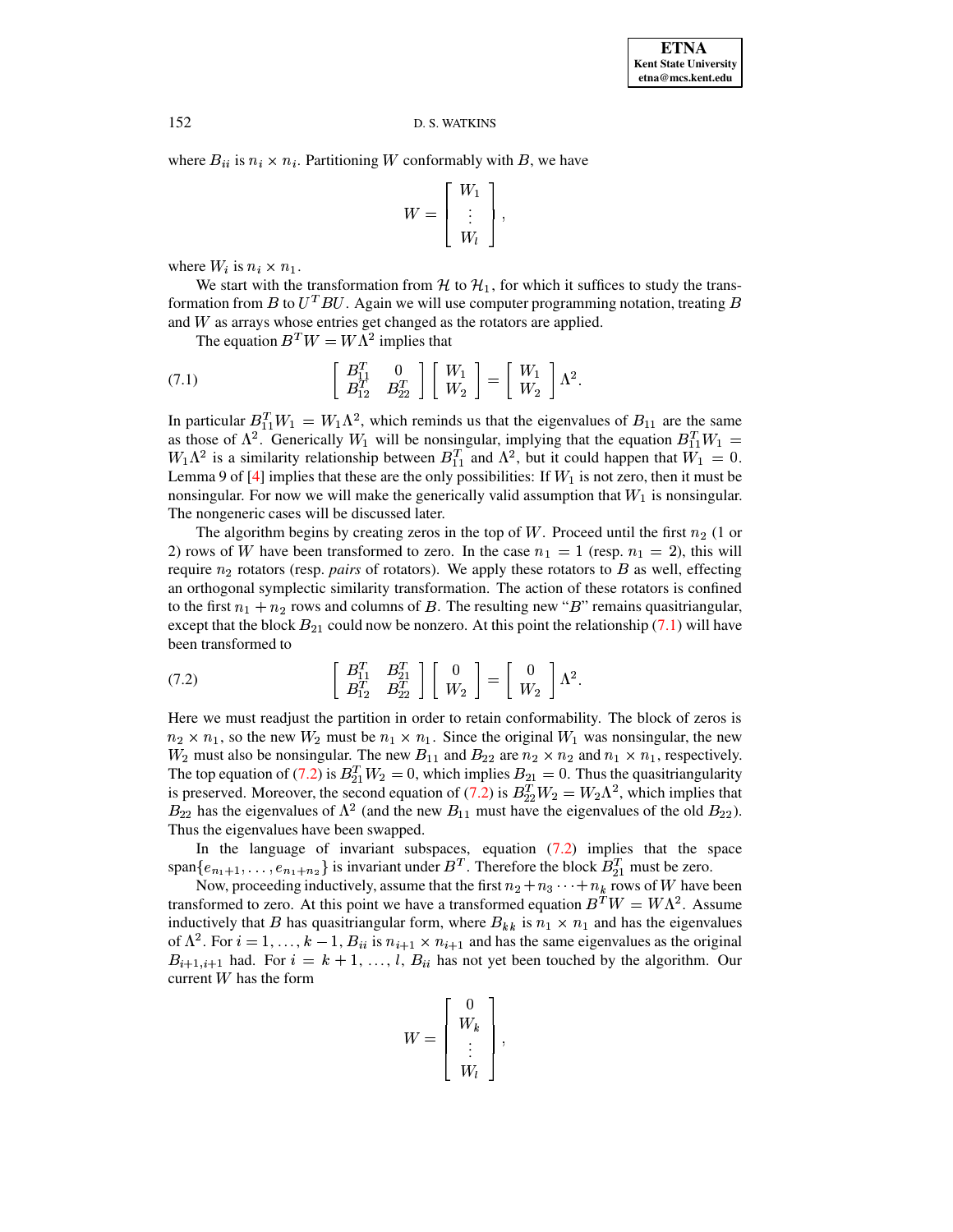where the zero block has  $n_2 + \cdots + n_k$  rows,  $W_k$  is  $n_1 \times n_1$  and nonsingular, and  $W_{k+1}$ ,  $\mathcal{L}$ ,  $W_l$  have not yet been touched by the algorithm. From the current version of the equation  $B^T W = W \Lambda^2$  we see that

$$
\left[\begin{array}{cc} B_{kk}^T & 0 \\ B_{k,k+1}^T & B_{k+1,k+1}^T \end{array}\right] \left[\begin{array}{c} W_k \\ W_{k+1} \end{array}\right] = \left[\begin{array}{c} W_k \\ W_{k+1} \end{array}\right] \Lambda^2.
$$

The next step of the algorithm is to zero out the next  $n_{k+1}$  rows of W. The situation is exactly the same as it was in the case  $k = 1$ . Arguing exactly as in that case, we see that the quasitriangularity is preserved, and the eigenvalues are swapped.

At the end of the first stage of the algorithm we have

$$
W = \left[ \begin{array}{c} 0 \\ \vdots \\ 0 \\ W_l \end{array} \right],
$$

where  $W_l$  is  $n_1 \times n_1$  and nonsingular. This W is what we previously called  $W^{(1)}$ . The corresponding B (which is actually  $B^{(1)}$ ) is quasitriangular. B<sub>u</sub> is  $n_1 \times n_1$  and has the eigenvalues of  $\Lambda^2$ . Each other  $B_{ii}$  is  $n_{i+1} \times n_{i+1}$  and has the eigenvalues of the original  $B_{i+1,i+1}$ . At this point we have transformed H to  $\mathcal{H}_1 = \mathcal{Q}_1^T \mathcal{H} \mathcal{Q}_1$ .

Before moving on to the next stage of the algorithm, we pause to consider what happens in the nongeneric cases. Assume  $W_1$  is not nonsingular. Then  $W_1$  must be zero. Suppose  $W_1, \ldots, W_{j-1}$  are all zero and  $W_j \neq 0$ . Then, by Lemma 9 of [4],  $W_j$ and nonsingular. If we partition the equation  $B^T W = W \Lambda^2$ , then the jth block equation is 0. Then, by Lemma 9 of [\[4\]](#page-16-0),  $W_j$  must be  $n_1 \times n_1$  $B_{j,j}^T W_j = W_j \Lambda^2$ . Thus  $B_{j,j}$  is similar to  $\Lambda^2$  and must therefore have the same eigenvalues as  $B_{11}$ . We conclude that this nongeneric case can occur only if the eigenvalues of  $\Lambda$  have multiplicity greater than one as eigenvalues of H. In this case the first  $n_2 + \ldots + n_{j-1}$ rotators (or pairs of rotators) are trivial. Once we reach  $W_j$ , the rotators become nontrivial, and the eigenvalues of the block  $B_{jj}$  (i.e. the eigenvalues of  $\Lambda^2$ ) get swapped downward to the bottom, just as in the generic case. Another nongeneric case occurs when the entire matrix W is zero to begin with. We will say more about that case later.

Whether we are in the generic case or not, we have

$$
{\cal H}_1^2 = \left[ \begin{array}{cc} B^{(1)} & N^{(1)} \\ 0 & B^{(1)T} \end{array} \right],
$$

where  $B^{(1)}$  is quasi-triangular.

Now consider the transformation from  $\mathcal{H}_1$  to  $\mathcal{H}_2 = \mathcal{Q}_2^T \mathcal{H}_1 \mathcal{Q}_2$ . We have to show that the skew-Hamiltonian Schur form of

$$
\mathcal{H}^2_1=\left[\begin{array}{cc}B^{(1)} & N^{(1)}\\0 & B^{(1)T}\end{array}\right]
$$

is preserved by the transformation. If we write  $\mathcal{H}_1^2$  in block form conformably with the blocking of  $B^{(1)}$ , we have 2l block rows and block columns. The action of the transformation affects only block rows and columns  $l$  and  $2l$ . If we consider the block-triangular form of  $B^{(1)}$ , we find that zero blocks are combined only with zero blocks and no unwanted nonzero entries are introduced except possibly in block  $(2l, l)$ .

To see that the  $(2l, l)$  block also remains zero, examine our main equation

$$
\left[\begin{array}{cc}B^{(1)} & N^{(1)}\\0 & B^{(1)T}\end{array}\right]\left[\begin{array}{c}V^{(1)}\\W^{(1)}\end{array}\right]=\left[\begin{array}{c}V^{(1)}\\W^{(1)}\end{array}\right]\Lambda^2,
$$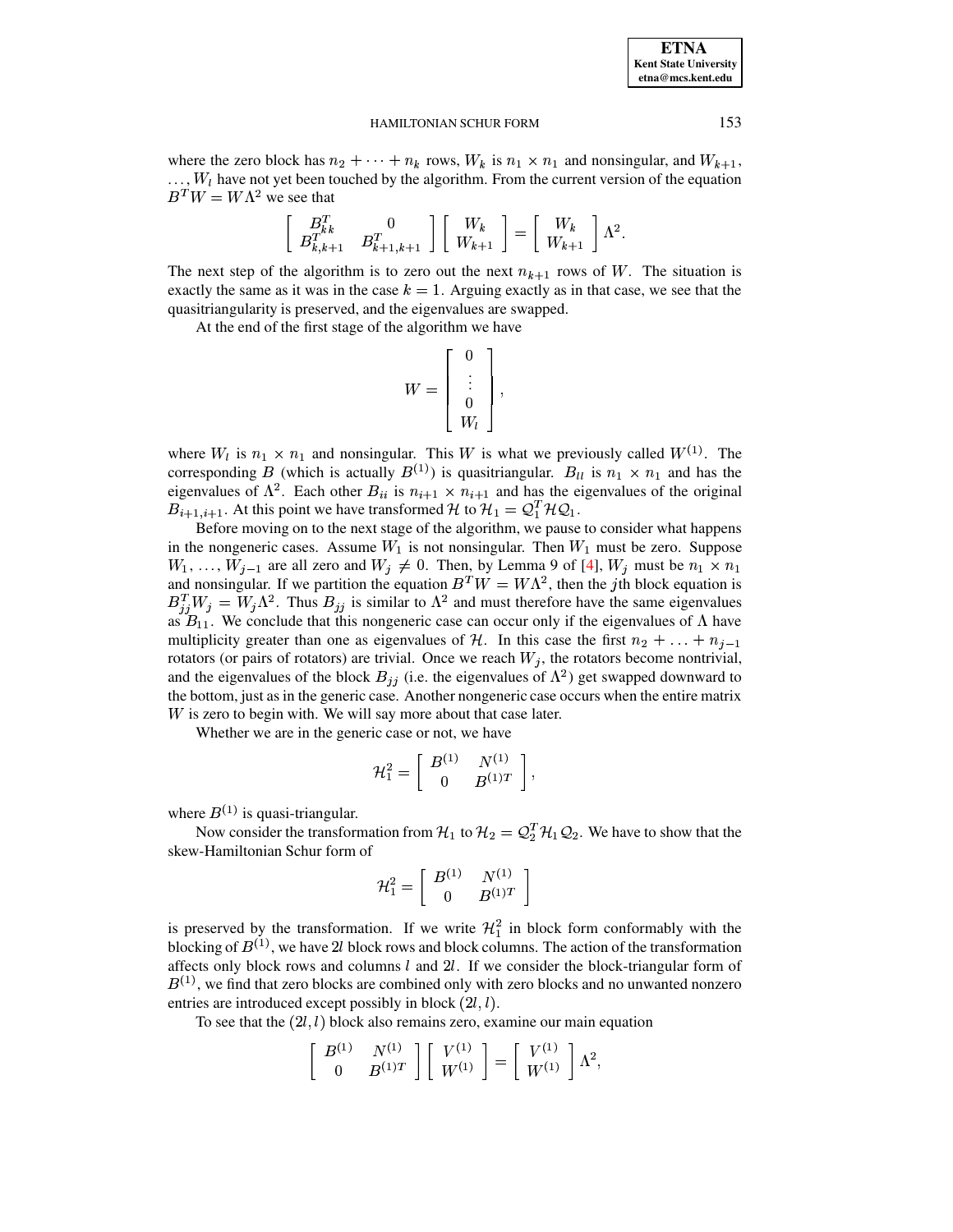bearing in mind that almost all of the entries of  $W^{(1)}$  are zeros. Writing the equation in partitioned form and examining the  $l$ th and  $2l$ th block rows, we see that they amount to just

<span id="page-13-0"></span>(7.3) 
$$
\begin{bmatrix} B_{ll}^{(1)} & N_{ll}^{(1)} \ 0 & B_{ll}^{(1)T} \end{bmatrix} \begin{bmatrix} V_l^{(1)} \ W_l^{(1)} \end{bmatrix} = \begin{bmatrix} V_l^{(1)} \ W_l^{(1)} \end{bmatrix} \Lambda^2.
$$

Every matrix in this picture has dimension  $n_1 \times n_1$ . The similarity transformation by  $\mathcal{Q}_2$ changes  $(7.3)$  to

<span id="page-13-1"></span>(7.4) 
$$
\begin{bmatrix} B_{ll}^{(2)} & N_{ll}^{(2)} \ M & B_{ll}^{(2)T} \end{bmatrix} \begin{bmatrix} V_l^{(2)} \ 0 \end{bmatrix} = \begin{bmatrix} V_l^{(2)} \ 0 \end{bmatrix} \Lambda^2,
$$

where M is the block in question. Notice that  $V_l^{(2)}$  cannot avoid being nonsingular. The und and the contract of the contract of the contract of the contract of the contract of the contract of the contract of the contract of the contract of the contract of the contract of the contract of the contract of the co second block equation in [\(7.4\)](#page-13-1) is  $MV_l^{(2)} = 0$ , which impl 0, which implies  $M = 0$ , as desired. The 0, as desired. The first block equation is  $B_{1i}^{(2)}V_1^{(2)} = V_1^{(2)}\Lambda^2$ , which says that  $B_{1i}^{(2)}$  is similar to  $\Lambda^2$  and therefore has the same eigenvalues as  $\Lambda^2$ . If we prefer, we can use the language of invariant subspaces. Equation [\(7.4\)](#page-13-1) shows that span  $\{e_1, \ldots, e_{n_1}\}$  is an invariant subspace of  $\begin{bmatrix} B_{ll}^{(2)} & N_{ll}^{(2)} \ M & B_{l}^{(2)T} \end{bmatrix}$ , <sup>Ã</sup> And the state of the state of the state of the state of the state of the state of the Ú Ú  $\overline{\phantom{a}}$ forcing  $M$  to be zero. Either way, we conclude that the skew-Hamiltonian Schur form is , preserved in stage 2 of the algorithm.

Now consider the transformation from  $\mathcal{H}_2$  to  $\mathcal{H}_3$ , for which it suffices to study the transformation from  $B^{(2)}$  to  $B^{(3)} = Y^T B^{(2)} Y$ . At this point the main equation  $\mathcal{H}^2 X = X \Lambda^2$  has been transformed to  $\mathcal{H}_2^2 X^{(2)} = X^{(2)} \Lambda^2$  or

$$
\left[\begin{array}{cc} B^{(2)} & N^{(2)}\\ 0 & B^{(2)T} \end{array}\right] \left[\begin{array}{c} V^{(2)}\\ 0 \end{array}\right] = \left[\begin{array}{c} V^{(2)}\\ 0 \end{array}\right] \Lambda^2,
$$

which implies  $B^{(2)}V^{(2)} = V^{(2)}\Lambda^2$ , so  $\mathcal{R}(V^{(2)})$  is invariant under  $B^{(2)}$ .

Returning to our computer programming style of notation, we now write  $B$  and  $V$  in place of  $B^{(2)}$  and  $V^{(2)}$  and consider the transformation from B to  $Y^TBY$ , where  $BV =$  $V\Lambda^2$ . For now we assume that we are in the generic case; we will discuss the remaining nongeneric cases later. Thus B is quasi-triangular. The block  $B_{ii}$  is  $n_{i+1} \times n_{i+1}$  for  $i = 1$ , nongeneric cases later. Thus *B* is quasi-triangular. The block  $B_{ii}$  is  $n_{i+1} \times n_{i+1}$  for  $i = 1$ , ...,  $l - 1$ . The block  $B_{ll}$  is  $n_1 \times n_1$  and has the eigenvalues of  $\Lambda^2$ . If we partition *V* conformably with  $B$ , we have

$$
V = \left[ \begin{array}{c} V_1 \\ \vdots \\ V_l \end{array} \right],
$$

where each  $V_i$  has its appropriate dimension. In particular  $V_i$  is  $n_1 \times n_1$  and is, in the generic case, nonsingular. The equation  $BV = V\Lambda^2$  and the quasitriangularity of B imply that

<span id="page-13-2"></span>(7.5) 
$$
\begin{bmatrix} B_{l-1,l-1} & B_{l-1,l} \ 0 & B_{ll} \end{bmatrix} \begin{bmatrix} V_{l-1} \ V_l \end{bmatrix} = \begin{bmatrix} V_{l-1} \ V_l \end{bmatrix} \Lambda^2.
$$

The third stage of the algorithm is wholly analogous with the first stage, except that we work upward instead of downward. We begin by transforming the bottom  $n_l$  rows of  $V$  to zero. In the case  $n_1 = 1$  (resp.  $n_1 = 2$ ) this requires  $n_l$  rotators (resp. *pairs* of rotators). When we apply these rotators to B, their action is confined to the bottom  $n_l + n_1$  rows and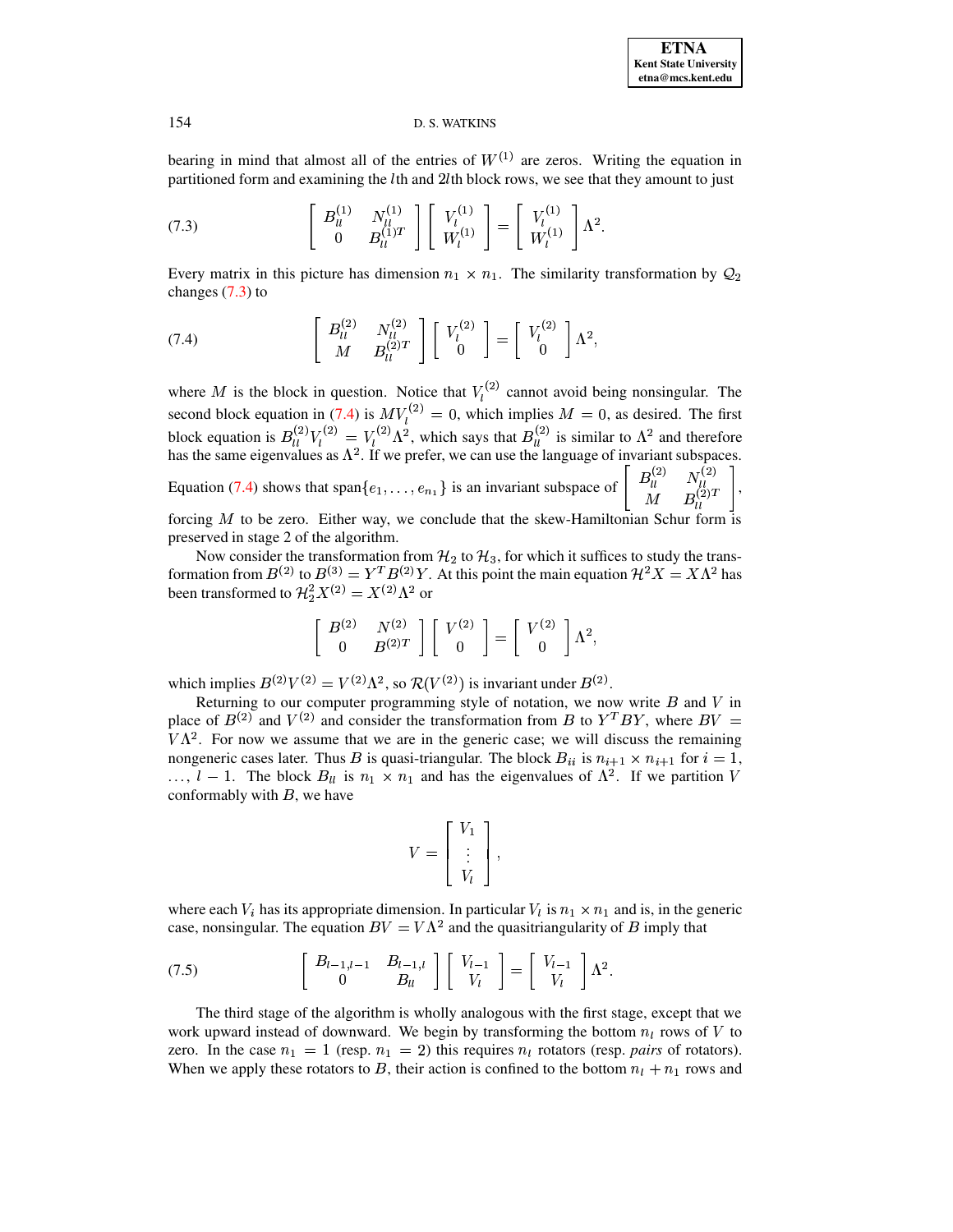columns, so the new B remains quasitriangular, except that the block  $B_{l,l-1}$  could now be nonzero. At this point the relationship  $(7.5)$  will have been transformed to

<span id="page-14-0"></span>(7.6) 
$$
\begin{bmatrix} B_{l-1,l-1} & B_{l-1,l} \ B_{l,l-1} & B_{ll} \end{bmatrix} \begin{bmatrix} V_{l-1} \ 0 \end{bmatrix} = \begin{bmatrix} V_{l-1} \ 0 \end{bmatrix} \Lambda^2.
$$

Just as in stage 1, we must readjust the partition in order to retain conformability. The block of zeros is  $n_l \times n_1$ , so the new  $V_{l-1}$  must be  $n_1 \times n_1$ , and it is nonsingular. The new  $B_{l-1,l-1}$  and  $B_{ll}$  are  $n_1 \times n_1$  and  $n_l \times n_l$ , respectively. The bottom equation of [\(7.6\)](#page-14-0) is  $B_{l,l-1}V_{l-1} = 0$ , which implies  $B_{l,l-1} = 0$ . Thus the quasitriangularity is preserved. Moreover, the top equation of [\(7.6\)](#page-14-0) is  $B_{l-1,l-1}V_{l-1} = V_{l-1}\Lambda^2$ , which implies that  $B_{l-1,l-1}$  has the eigenvalues of  $\Lambda^2$  (and the new  $B_{ll}$  must have the eigenvalues of the old  $B_{l-1,l-1}$ ). Thus the eigenvalues have been swapped.

In the language of invariant subspaces, equation [\(7.6\)](#page-14-0) implies that the space span $\{e_1, \ldots, e_{n_1}\}$  is invariant under  $\begin{bmatrix} B_{l-1,l-1} & B_{l-1,l} \\ B_{l,l-1} & B_{ll} \end{bmatrix}$ . Therefore the block  $B_{l,l-1}$  must be zero.

This first step sets the pattern for all of stage 3. We will skip the induction step, which is just like the first step. Stage 3 preserves the quasitriangular form of  $B$  and swaps the eigenvalues of  $\Lambda^2$  back to the top. In the end we have

$$
{\cal H}_3^2 = \left[ \begin{array}{cc} B^{(3)} & N^{(3)} \\ 0 & B^{(3)T} \end{array} \right],
$$

where

$$
B^{(3)}=\left[\begin{array}{cccc}B^{(3)}_{11} & B^{(3)}_{12} & \cdots & B^{(3)}_{1l} \\ 0 & B^{(3)}_{22} & & B^{(3)}_{2l} \\ \vdots & & \ddots & \vdots \\ 0 & & & B^{(3)}_{ll}\end{array}\right],
$$

**Grant Controller Controller Controller** 

where each  $B_{ii}^{(3)}$  is  $n_i \times n_i$  and has the same eigenvalues as the original  $B_{ii}$ .

It seems as if we are back where we started. Indeed we are, as far as  $\mathcal{H}^2$  is concerned. But we must not forget that our primary interest is in  $H$ , not  $H^2$ . Thanks to this transformation, span $\{e_1\}$  (in the case  $n_1 = 1$ ) or span $\{e_1, e_2\}$  (in the case  $n_1 = 2$ ) is now invariant under  $\mathcal{H}_3$  as well as  $\mathcal{H}_3^2$ , so we get the deflation [\(3.1\)](#page-3-6).

 The discussion is now complete, except for some more nongeneric cases. Suppose that at the beginning of stage 3,  $V_l$  is singular. Then, by Lemma 6 of [\[4\]](#page-16-0),  $V_l$  must be zero. In fact this can happen only if the original W was zero. In this case the transformations  $Q_1$  and  $Q_2$ are both trivial, and we have  $\mathcal{H}_2 = \mathcal{H}$ . Thus the B and V with which we begin stage 3 are the original B and V. It must be the case that  $V \neq 0$ ; in fact V has 0; in fact  $V$  has full rank  $n_1$ . If we partition  $V$  conformably with  $B$ , we have

$$
V = \left[ \begin{array}{c} V_1 \\ \vdots \\ V_l \end{array} \right],
$$

where  $V_i$  is  $n_i \times n_1$ . Suppose  $V_j \neq 0$  and  $V_{j+1}$ ,. 0 and  $V_{j+1}, \ldots, V_l$  are all zero, and suppose  $j > 1$ . Then, by Lemma 6 of [\[4\]](#page-16-0),  $V_j$  is  $n_1 \times n_1$  and nonsingular. Moreover, the equation  $BV = V\Lambda^2$ implies that  $B_{jj}V_j = V_j\Lambda^2$ , so we see that  $B_{jj}$  is similar to  $\Lambda^2$ , so it has the same eigenvalues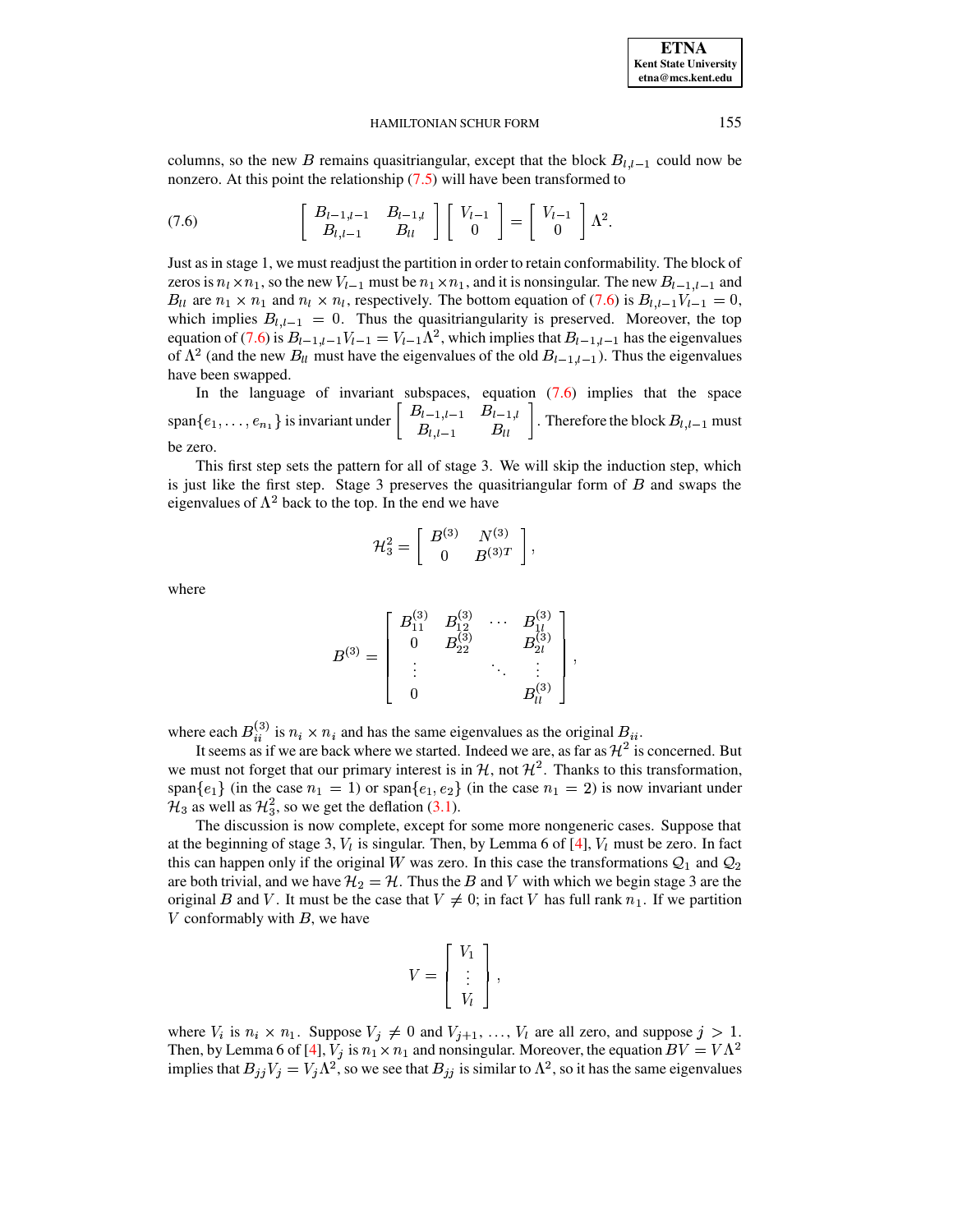as  $B_{11}$ . Thus this nongeneric case cannot arise unless the eigenvalues of  $\Lambda$  have multiplicity greater than one as eigenvalues of  $H$ .

In this nongeneric case all of the rotators are trivial until the block  $V_j$  is reached. From that point on, all of the rotators are nontrivial, and the algorithm proceeds just as in the generic case. Because  $V_j$  is nonsingular, the arguments that worked in the generic case are valid here as well. The eigenvalues of  $B_{jj} = V_j \Lambda^2 V_j^{-1}$  get swapped to the top of B.

Finally we consider the nongeneric case  $j = 1$ . Here  $V_1$  is nonsingular, and all other  $V_i$ are zero. This is the lucky case, in which  $\mathcal{R}(X) = \text{span}\{e_1\}$  (when  $n_1 = 1$ ) or  $\mathcal{R}(X) =$ span $\{e_1, e_2\}$  (when  $n_1 = 2$ ). In this case all rotators are trivial,  $\mathcal{Q} = I_{2n}$ , and  $\mathcal{H}_3 = \mathcal{H}$ .

Now the story is nearly complete.

**8. One last difficulty with the nongeneric case.** Our stated goal has been to get the left-half-plane eigenvalues into the  $(1, 1)$  block of the Hamiltonian Schur form. In the nongeneric cases we may fail to achieve this goal. First of all, in the "lucky" nongeneric case that we just mentioned above, span $\{e_1\}$  or span $\{e_1, e_2\}$  is already invariant under  $H$ , and we get an immediate deflation for free. If the eigenvalue(s) associated with this invariant subspace happen to be in the right half plane, then we get a deflation of one or two unwanted eigenvalues in the  $(1, 1)$  block.

Something even worse happens in the other nongeneric cases. For clarity let us consider the case  $n_1 = 1$  first. Then  $X = x = \begin{bmatrix} v \\ w \end{bmatrix}$ , an eigenvector of H. In all nongeneric cases,  $w_1 = 0$ . Suppose the 0. Suppose this holds, and  $e_1$  is not an eigenvector. Then span $\{e_1, \mathcal{H}e_1\}$  is two dimensional, and we will show immediately below that the space spanned by the first two columns of Q is exactly span $\{e_1, \mathcal{H}e_1\}$ .<sup>[4](#page-15-0)</sup> Since the eigenvalues associated with this invariant space are  $\lambda$  and  $-\lambda$ , the effect of this is that the first two columns of  $\mathcal{H}_3 = \mathcal{Q}^T \mathcal{H} \mathcal{Q}$  have the form

$$
\left[\begin{array}{ccc} \lambda & * \\ 0 & -\lambda \\ 0 & 0 \\ \vdots & \vdots \\ 0 & 0 \end{array}\right].
$$

The desired deflation of  $\lambda$  is followed immediately by a trivial, undesired deflation of  $-\lambda$ .

Let V denote the space spanned by the first two columns of Q. To see that span $\{e_1, \mathcal{H}e_1\} =$  $V$ , recall that  $Q$  is the product of a large number of rotators, the first pair of which are  $\mathbf{I}$   $\mathbf{J}$ diag  $\{U_{12}, U_{12}\}$ , and the last pair of which are diag  $\{Y_{12}, Y_{12}\}$ . These are the only rotators that act in the  $(1, 2)$  plane, and they are the only rotators that affect directly the first column of Q. Let  $Z = diag{Y_{12}, Y_{12}}$ , and let  $\mathcal{Q}_p = QZ^{-1}$ . Then  $\mathcal{Q}_p$  is the same as  $\mathcal{Q}_p$ , except that the final pair of rotators has not yet been applied. Since  $w_1 = 0$ , the rotator 0, the rotator pair diag  $\{U_{12}, U_{12}\}$  is trivial. Therefore  $\mathcal{Q}_p$  is a product of rotators that do not act on the first column; the first column of  $\mathcal{Q}_p$  is thus  $e_1$ . Notice also that the relationship  $\mathcal{Q} = \mathcal{Q}_p Z$  implies that V, the space spanned by the first two columns of  $\mathcal{Q}$ , is the same as the space spanned by the first two columns of  $\mathcal{Q}_p$ . Therefore  $e_1 \in \mathcal{V}$ . Recall also that  $\mathcal Q$  is designed so that its first column is proportional to x, so  $x \in V$ . But  $x = \mathcal{H}e_1 + \lambda e_1$ . Therefore  $\mathcal{H}e_1 = x - \lambda e_1 \in V$ . We conclude that span $\{e_1, \mathcal{H}e_1\} = \mathcal{V}$ .

The exact same difficulty arises in the case of complex eigenvalues. First of all, there can be the undesired trivial deflation of a right-half-plane pair of complex eigenvalues in the  $(1, 1)$ 

<span id="page-15-0"></span><sup>&</sup>lt;sup>4</sup>Recalling that  $x = \mathcal{H}e_1 + \lambda e_1$ , notice that the condition  $w_1 = 0$  means exactly that span $\{e_1, \mathcal{H}e_1\}$  is an isotropic subspace.